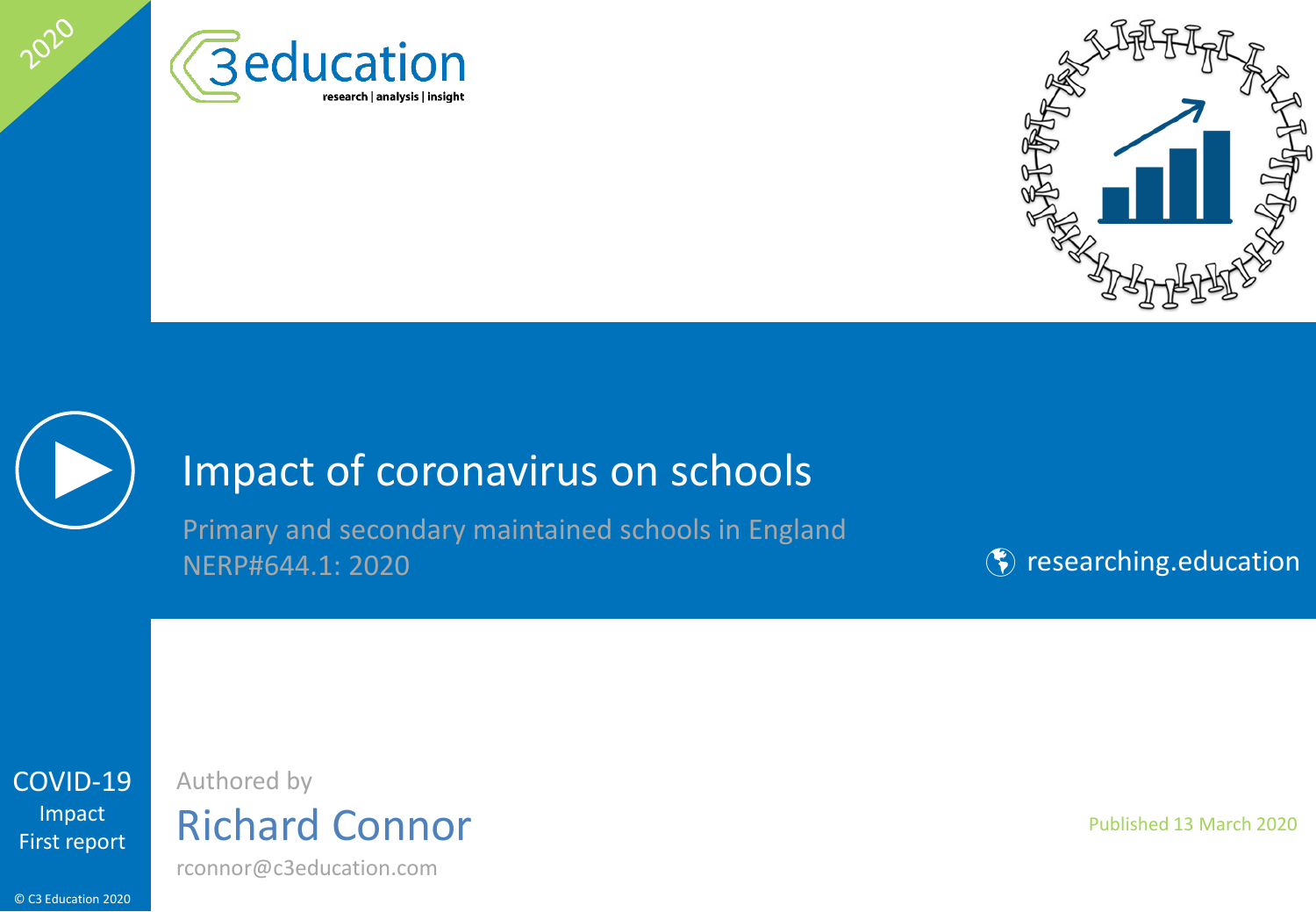

### [COVID-19](#page-1-0) Impact [Intro](#page-3-0)duction 4 8 Pages / Slides [Exec.](#page-8-0)  Sum Executive Summary (all KS) 9 15  $\begin{array}{|c|c|c|c|c|}\n\hline\n\text{Ch.1} & \text{EYFS} \\
\hline\n\text{Farly Years Foundation Stage} & & & 16 & \text{18}\n\hline\n\end{array}$  $\begin{array}{|c|c|c|c|c|}\n\hline\n\text{Ch.1} & \text{EYFS} \\
\hline\n\text{Farly Years Foundation Stage} & & & 16 & \text{18}\n\hline\n\end{array}$  $\begin{array}{|c|c|c|c|c|}\n\hline\n\text{Ch.1} & \text{EYFS} \\
\hline\n\text{Farly Years Foundation Stage} & & & 16 & \text{18}\n\hline\n\end{array}$  $\begin{array}{|c|c|c|c|c|}\n\hline\n\text{Ch.2} & \text{KS1} \\
\hline\n\text{Kou Stage One} & \text{Ope}\n\hline\n\end{array}$  $\begin{array}{|c|c|c|c|c|}\n\hline\n\text{Ch.2} & \text{KS1} \\
\hline\n\text{Kou Stage One} & \text{Ope}\n\hline\n\end{array}$  $\begin{array}{|c|c|c|c|c|}\n\hline\n\text{Ch.2} & \text{KS1} \\
\hline\n\text{Kou Stage One} & \text{Ope}\n\hline\n\end{array}$ Click here to go to chapter **Contents** Click anywhere on this side bar to go back to the contents page and sampling and sampling and sampling and sampling and sampling contents page The situation so far Early Years Foundation Stage Key Stage One

First report

<span id="page-1-0"></span>2020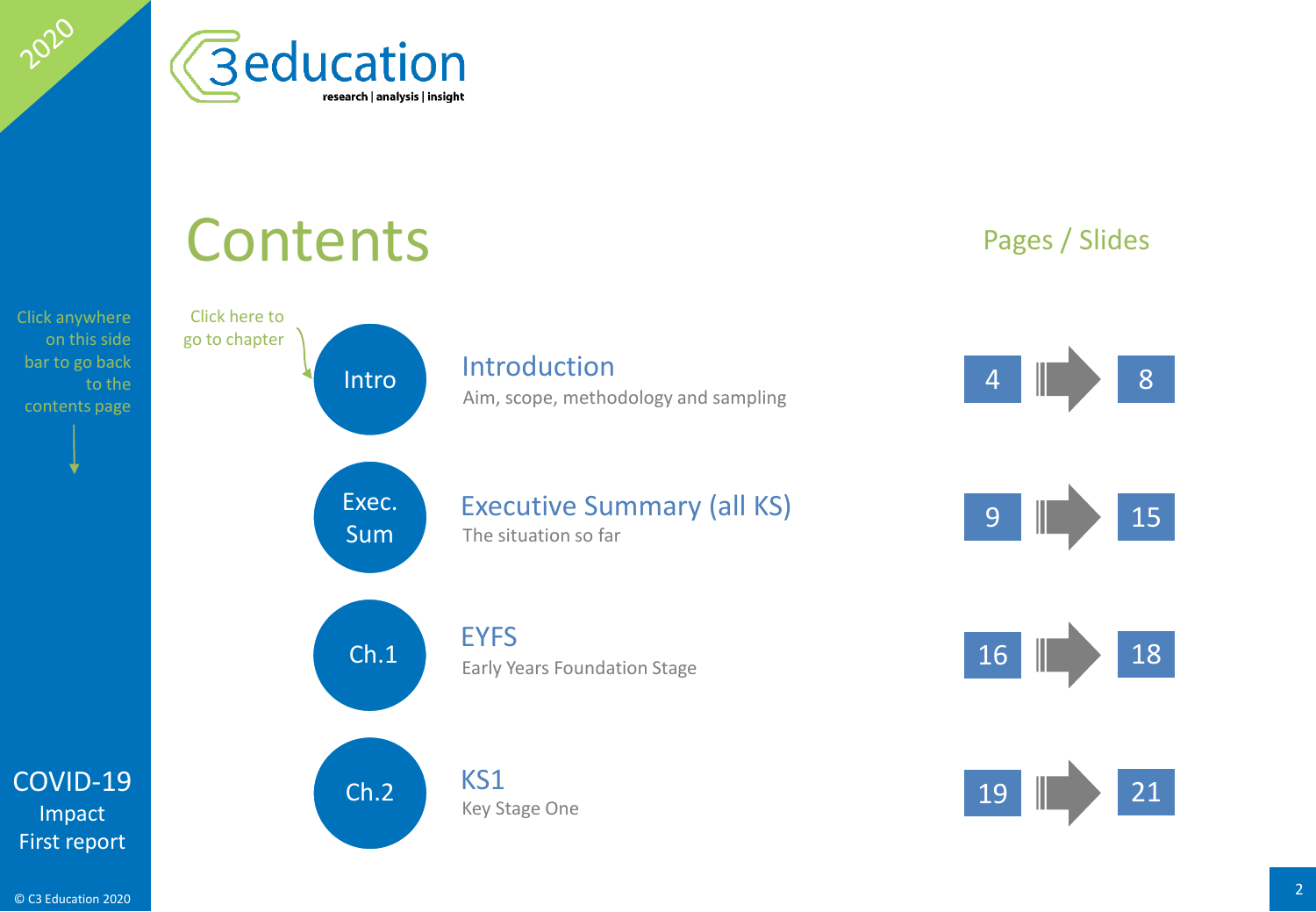

## **Contents**



### Pages / Slides









[COVID-19](#page-1-0) Impact First report

2020

 $\degree$  C3 Education 2020  $\degree$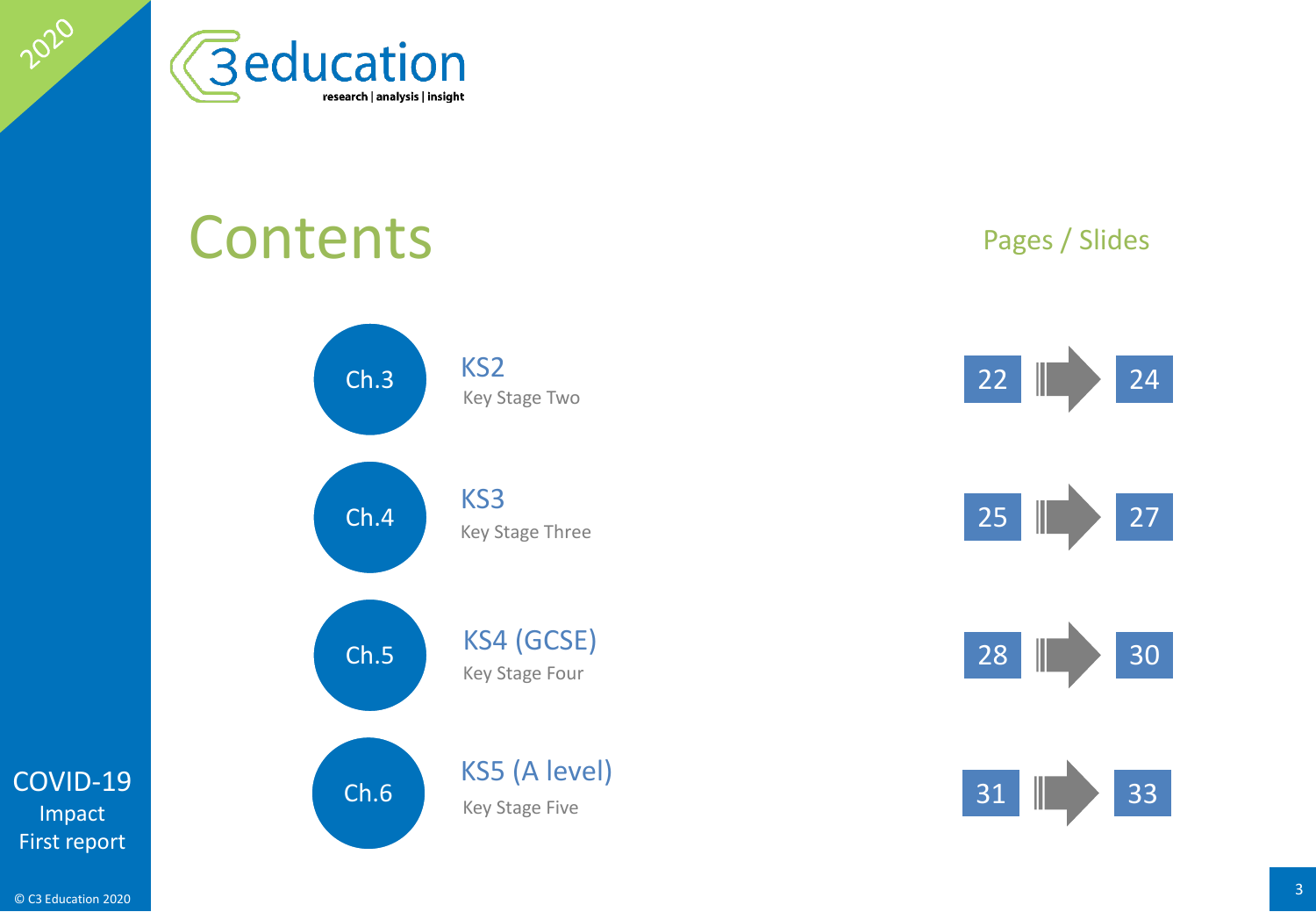



# Aim, scope, methodology and sampling

[COVID-19](#page-1-0) Impact First report

<span id="page-3-0"></span>2020

## Introduction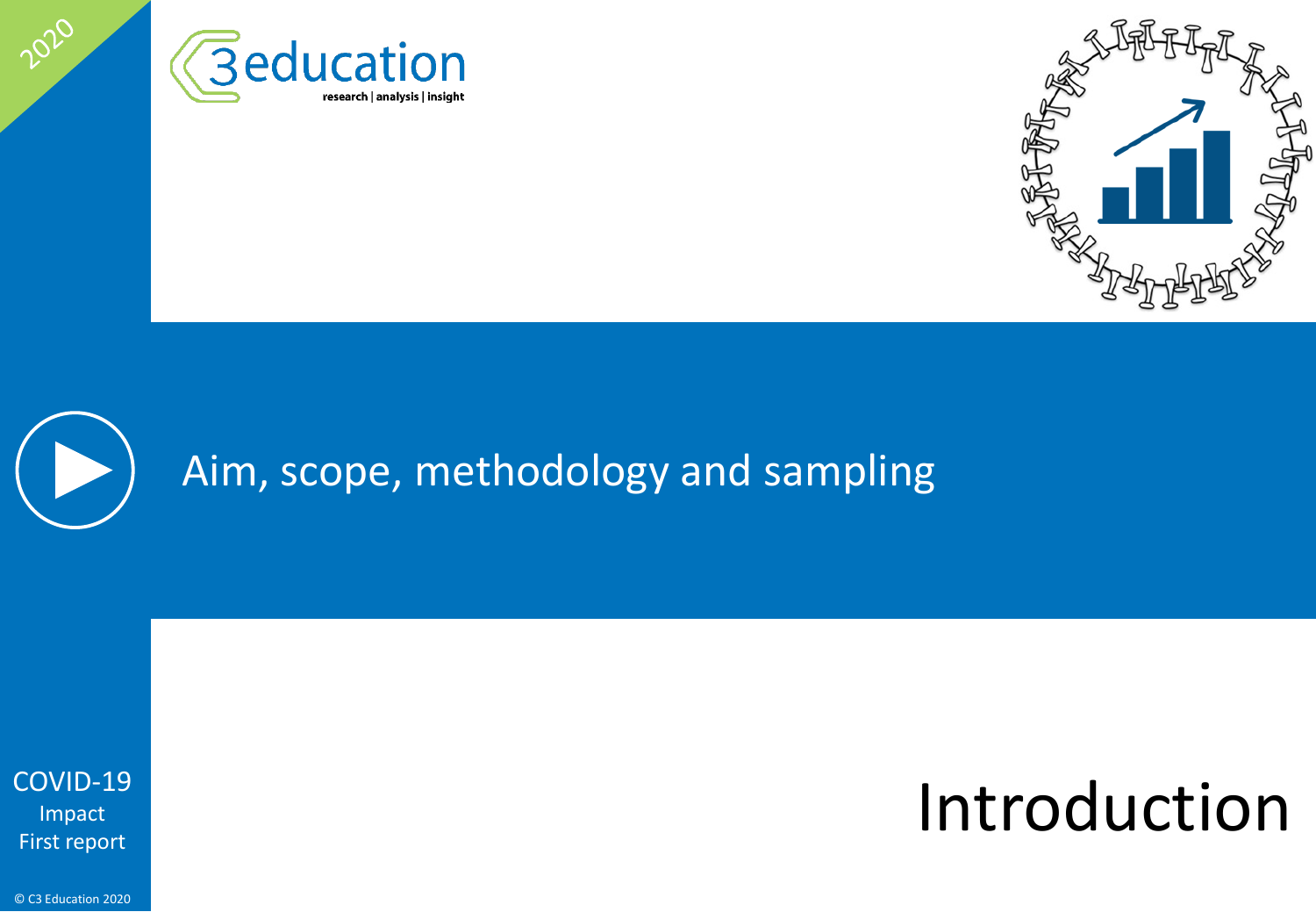



The aim of this research project is to regularly update the sector on the impact of the novel coronavirus (COVID-19) on school activities and resourcing.

This first analysis reviews the findings from an online questionnaire issued to key stage leaders across maintained schools in England. We only gave schools five days to respond to this review given the requirement to report back promptly in a rapid changing environment. This first activity questionnaire was issued on 6 March and closed on 12 March.

Our sampling practices remain consistent between projects, with potential respondents pre-profiled to ensure a representative picture of the marketplace each time this activity is revisited. The results, although from a limited number of schools, should provide an effective picture of issues facing schools at any point in time.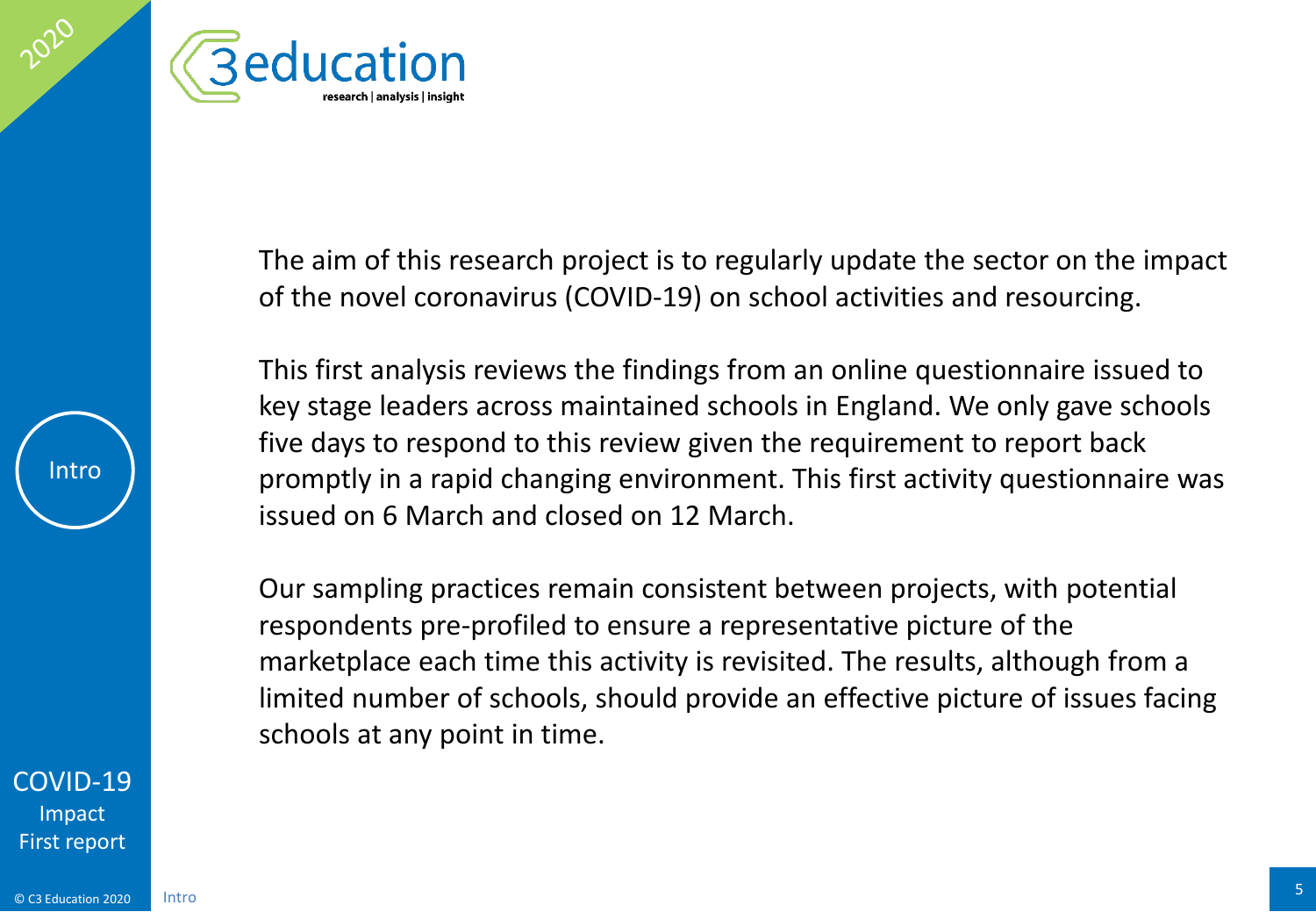

This report is compiled from data collected from opted-in members of the National Education Research Panel (NERP), operated by C3 Education.



The following members were contacted, with an average of 45% of invited members responding in full to the questions presented.

| Panel     | Sub-group       | <b>Invited</b> | <b>Responded</b> | % response |
|-----------|-----------------|----------------|------------------|------------|
| Primary   | <b>EYFS</b>     | 212            | 92               | 43%        |
|           | KS1             | 230            | 105              | 46%        |
|           | KS <sub>2</sub> | 244            | 112              | 46%        |
| Secondary | KS3             | 258            | 104              | 40%        |
|           | KS4             | 261            | 128              | 49%        |
|           | KS5             | 225            | 109              | 48%        |
| Total     | Combined        | 1430           | 650              | 45%        |

Intro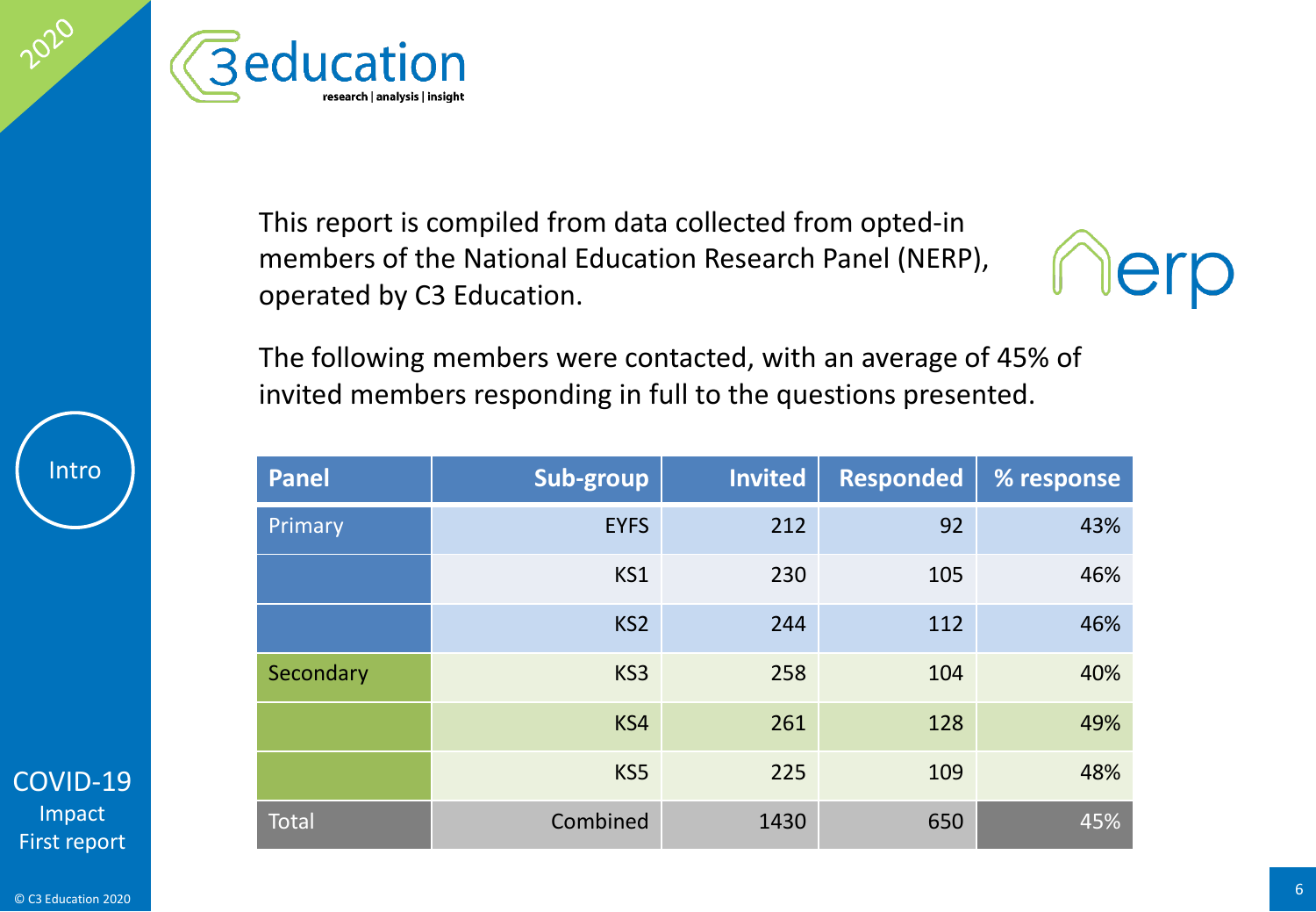



To ensure a representative view of the marketplace a number of prerequisites were put in place, which included ensuring a broad spread of responses from all nine of the English standard regions, school size and split by school type. In addition, each school is classified under our 'New Technology' index (NTI), which aims to ensure responses are not only received from technology rich schools, but also from those that are less likely to be using as much edtech.



| Panel        | <b>School type</b> | Invited | <b>Responded</b> | % response |
|--------------|--------------------|---------|------------------|------------|
| Primary      | Academy            | 200     | 109              | 55%        |
|              | Authority          | 486     | 200              | 41%        |
| Secondary    | Academy            | 524     | 231              | 44%        |
|              | Authority          | 220     | 110              | 50%        |
| <b>Total</b> |                    | 1430    | 650              | 45%        |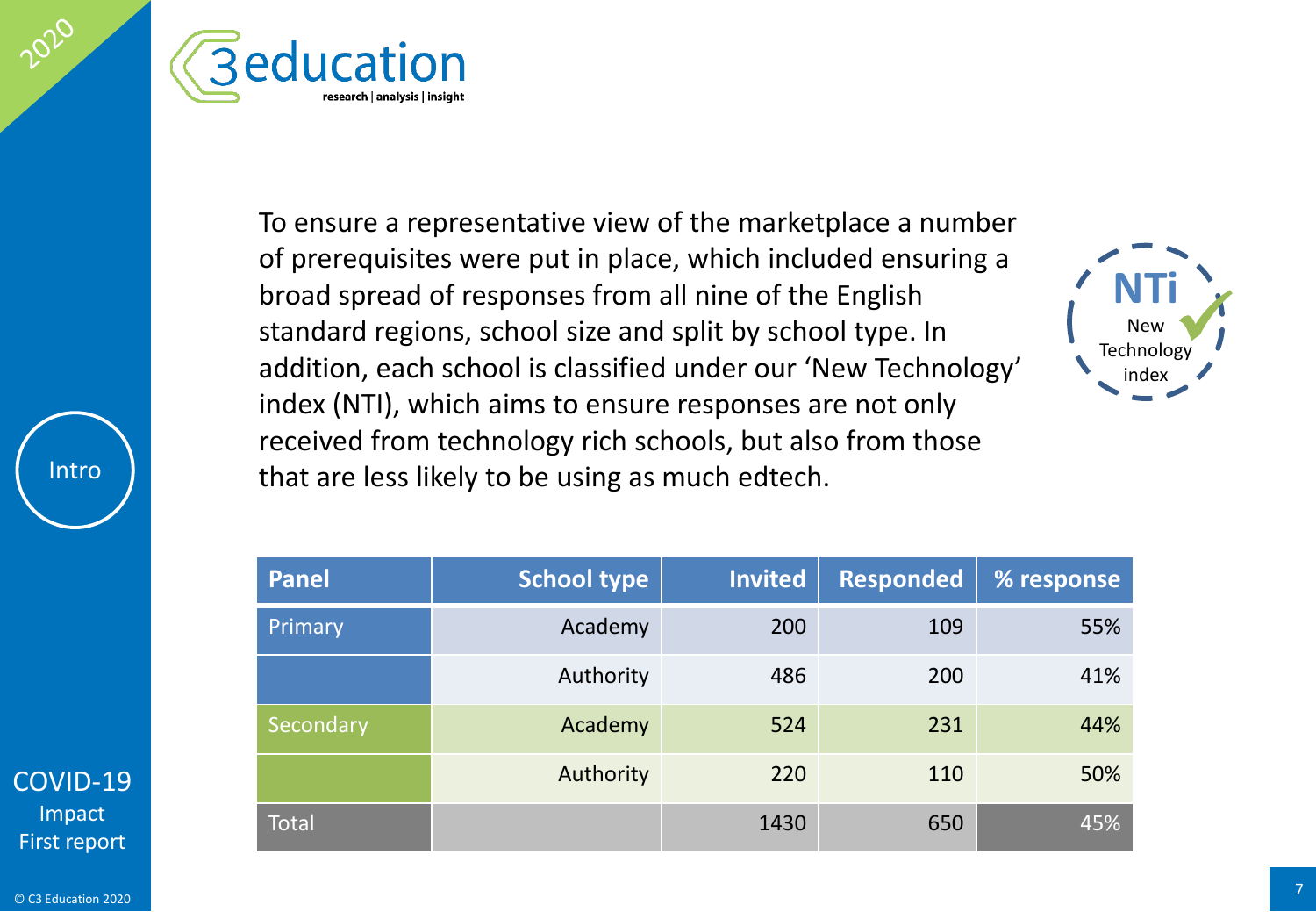



## The regional split is representative of the number of schools in each region and helps ensure

there is no bias in obtaining a disproportionate number of schools in any particular region.



| <b>Panel</b>           | <b>Schools</b> | % of<br>sample |
|------------------------|----------------|----------------|
| <b>South West</b>      | 75             | 12%            |
| <b>South East</b>      | 84             | 13%            |
| London                 | 93             | 14%            |
| <b>East of England</b> | 71             | 11%            |
| <b>East Midlands</b>   | 71             | 11%            |
| <b>West Midlands</b>   | 62             | 9%             |
| Yorkshire / Humber     | 68             | 11%            |
| <b>North East</b>      | 65             | 10%            |
| <b>North West</b>      | 61             | 9%             |
| <b>Total</b>           | 650            | 100%           |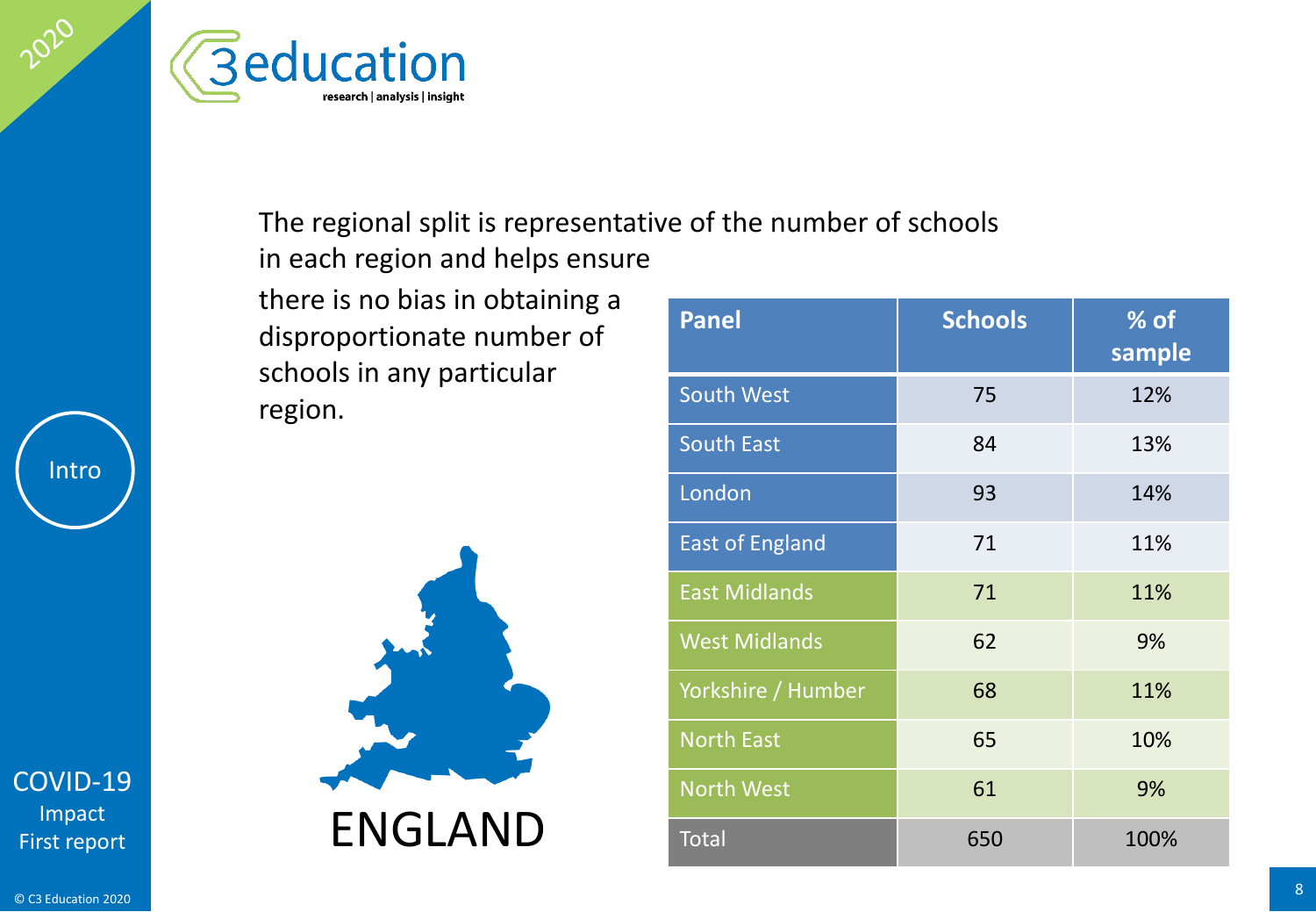





<span id="page-8-0"></span>2020

## Executive summary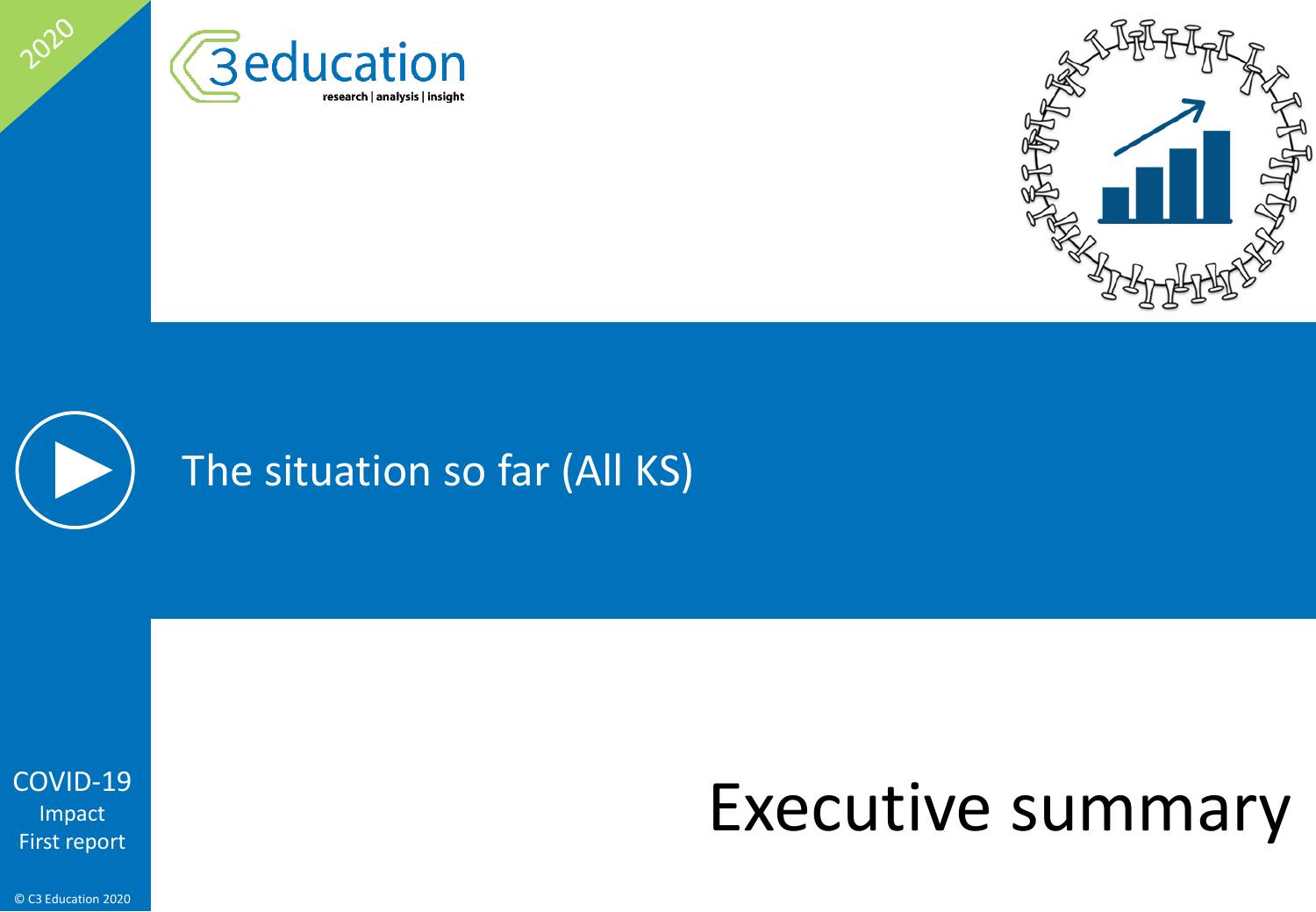





A minority of schools (15%) are currently experiencing an impact on teaching due to direct impact or concern over coronavirus, with close to a third (30%) anticipating future impacts. In addition over a fifth (22%) record a high expectation that statutory examinations will be rescheduled.

In the event of school closure two-thirds of schools are actively considering the use of their current cloud-based learning platform (such as Google Classroom, Firefly). However, in the case of A level leaders, this rises to 75% and falls to 56% for KS2.



[COVID-19](#page-1-0) Impact First report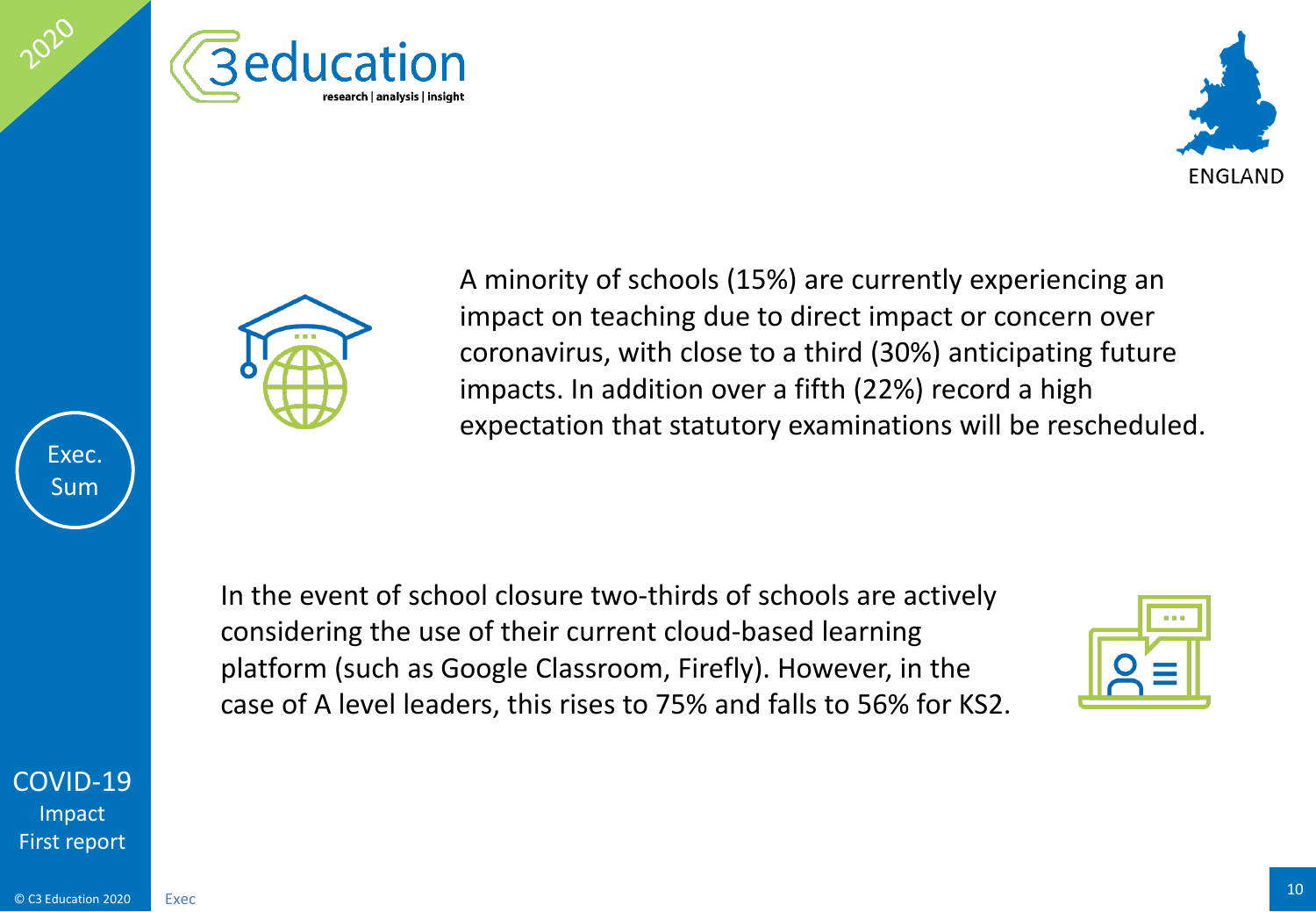





While a third of schools are considering using individual subject lesson delivery solutions, fewer than a fifth indicate that this will be the focus of their delivery. Similarly, while a fifth site actively considering video conferencing solutions, only 1% say it will be the focus of their delivery.

It is also unlikely that videos (including from TV/streaming services) will be the delivery focus. Most unlikely is the use of webinars. While 15% of schools indicated webinars as actively being considered, no school said it would be their focus.



[COVID-19](#page-1-0) Impact First report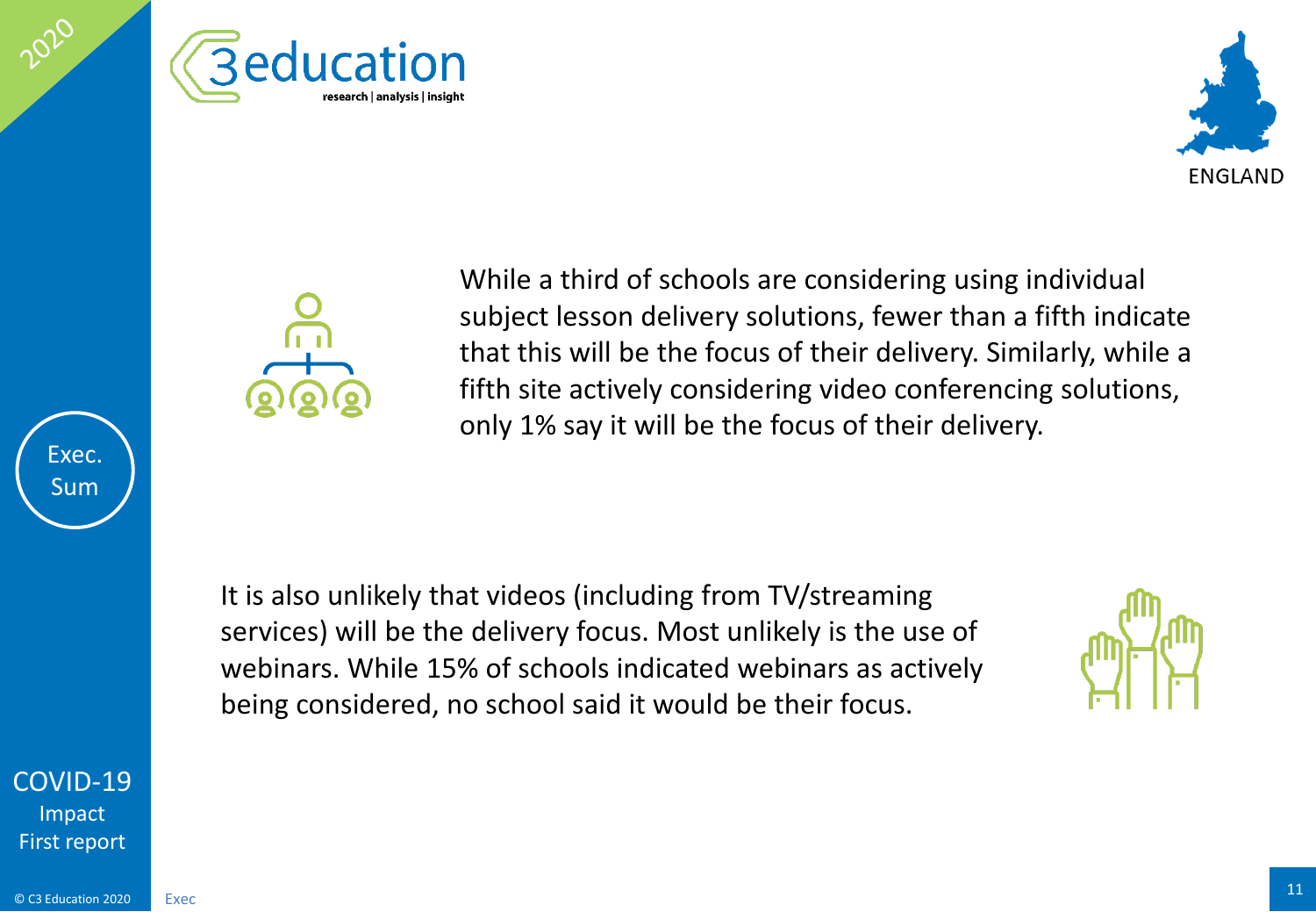





Only a minority (13%) of schools definitely have enough information and guidance to deliver teaching in the event of a school closure. Of most concern is that close to half of primary schools do not have enough information at all. In contrast most secondary schools have somewhat enough.

The DfE is highlighted as the information and guidance source that will be most helpful. However, a sixth of secondary schools highlight their MAT being the most helpful source. In addition, a small minority of secondary schools are also likely to place emphasis on the role of commercial providers over that of the DfE. In contrast, primary schools remain heavily biased towards the role that the DfE will play.



[COVID-19](#page-1-0) Impact First report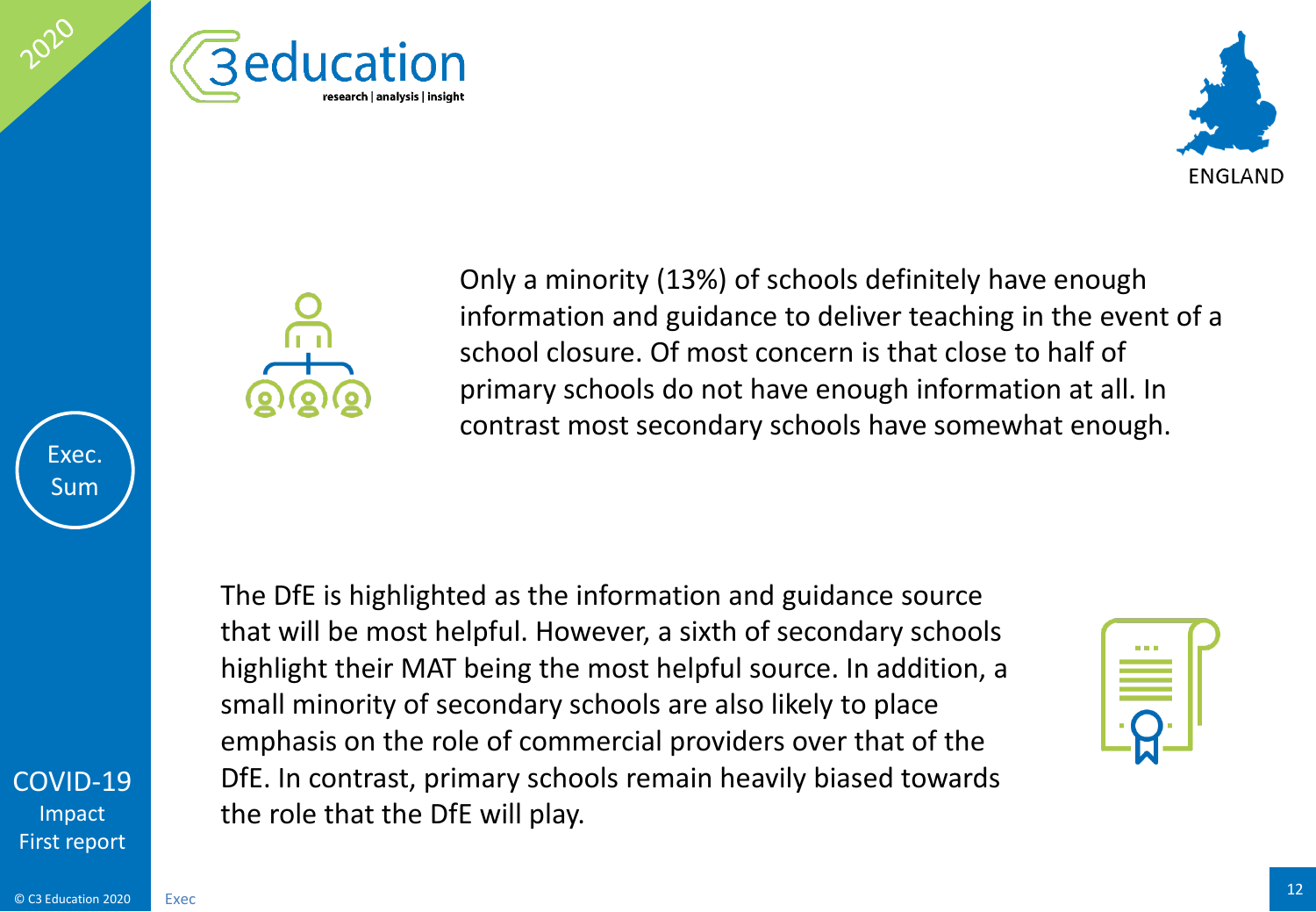





Half of schools are anticipating adjusting how much they spend on teaching and learning resources because of the coronavirus, although most consider that it may happen, rather than definitely. There is less emphasis on budget changes in the primary sector.

Ten percent of schools anticipate budgeting more than 10% on top of their existing spending expectations. In addition, a third anticipate up to 10% more. In contrast, only a small minority of schools (6%) anticipate spending less. These findings highlight the potential for additional spending, which is to be investigated in more detail in the next edition.



 $\overline{\textcirc}$  C3 Education 2020 13

Exec

[COVID-19](#page-1-0) Impact First report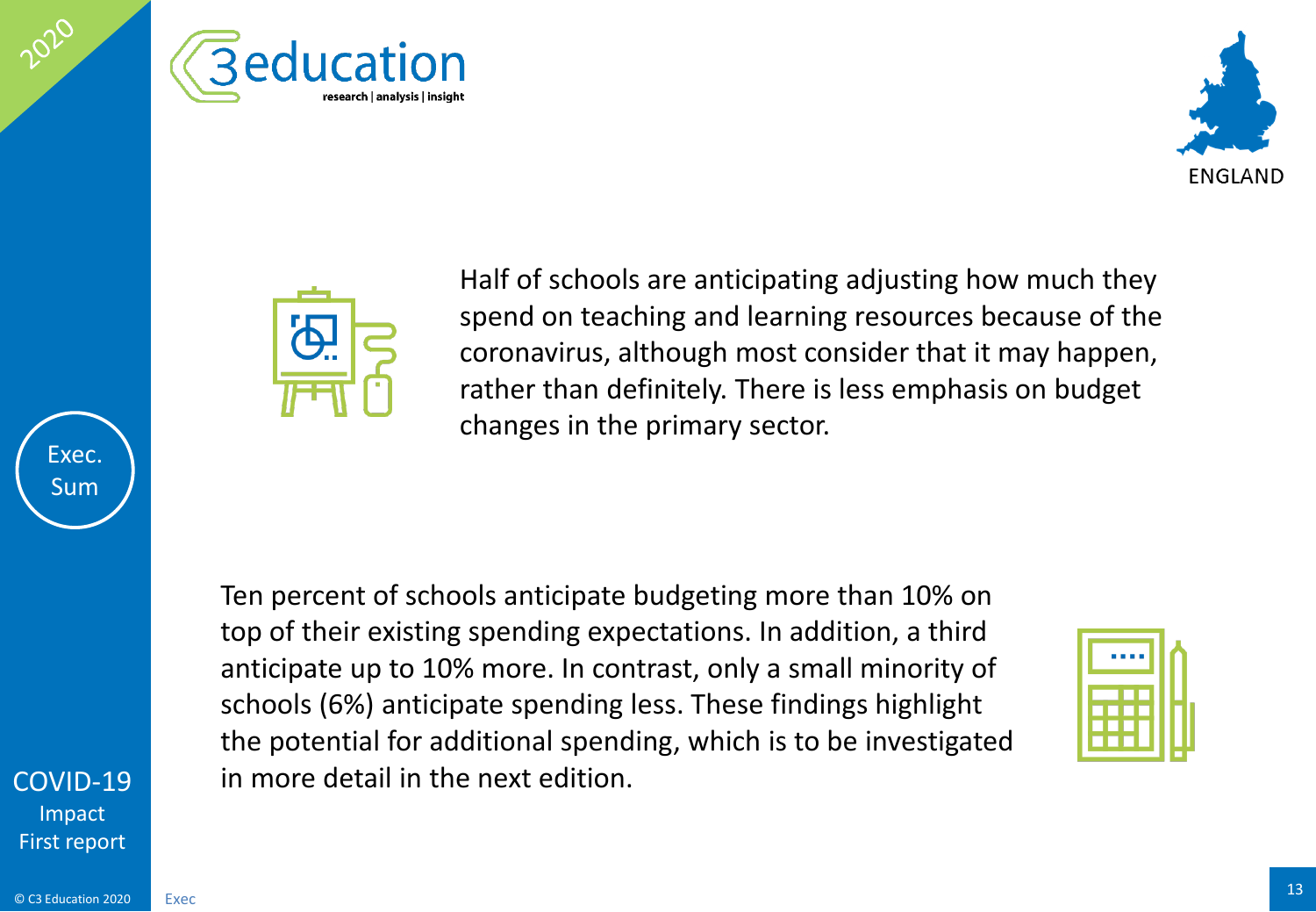



Currently experiencing impact

14%

due to direct impact or concern over coronavirus? Anticipating any future additional or new impact on teaching?



Expecting to reschedule statutory examinations?



**ENGLAND** 

In the event of a school closure, which methods are being actively considered and which is most likely to be the focus of your delivery?

#### General cloud-based learning platform  $\Box$  Collaboration tools  $\Box$  Video conferencing  $\Box$  Individual subject lesson delivery solutions  $\Box$  Videos (inc. TV/streaming services) Podcasts/blogs  $\Box$  Webinars **None of the above** Consider Focus 67% 42% 21% 37% 23% 17% 15% 10% 50% 19% 1% 18% 3% 3% 0% 10%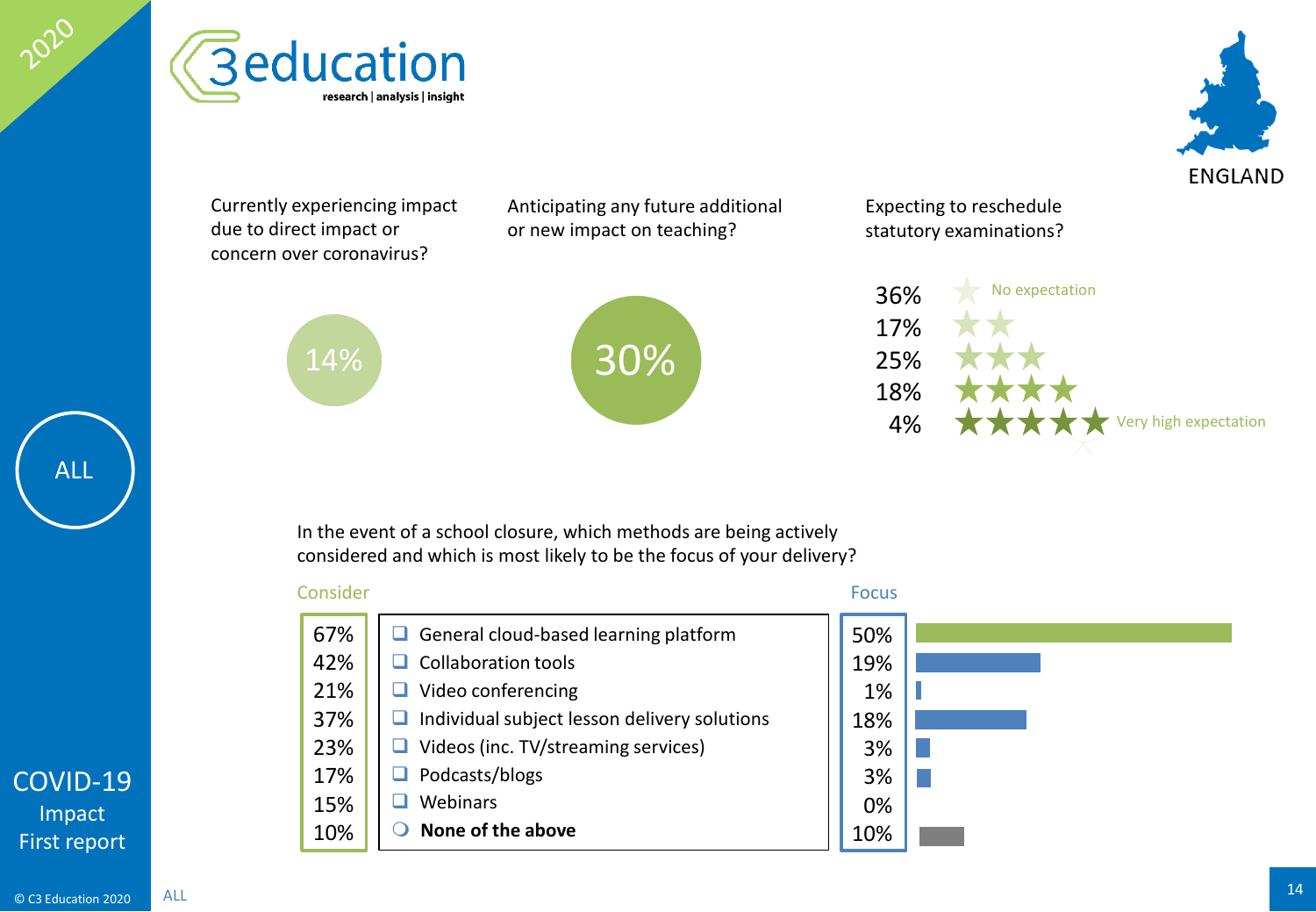**Beducation** research | analysis | insight

**ENGLAND** 

Do you consider you have enough information and guidance to deliver teaching in the event of your school having to close?



Which of the following sources of information and guidance is most likely to be helpful?



Are you anticipating adjusting how much you spend on teaching and learning resources this year because of the coronavirus?







Impact

ALL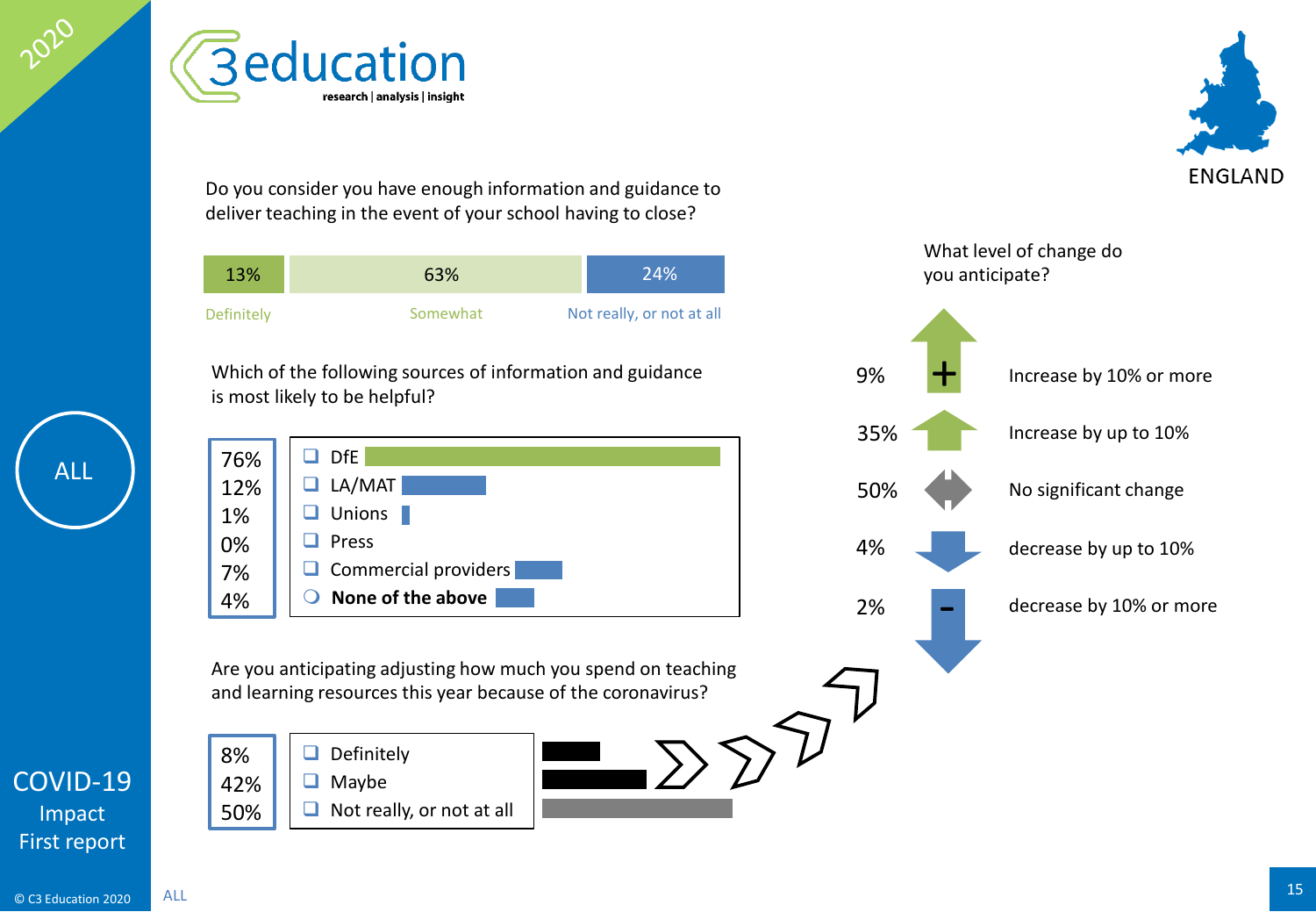



## Early Years Foundation Stage (EYFS)

[COVID-19](#page-1-0) Impact First report

<span id="page-15-0"></span>2020

Ch.1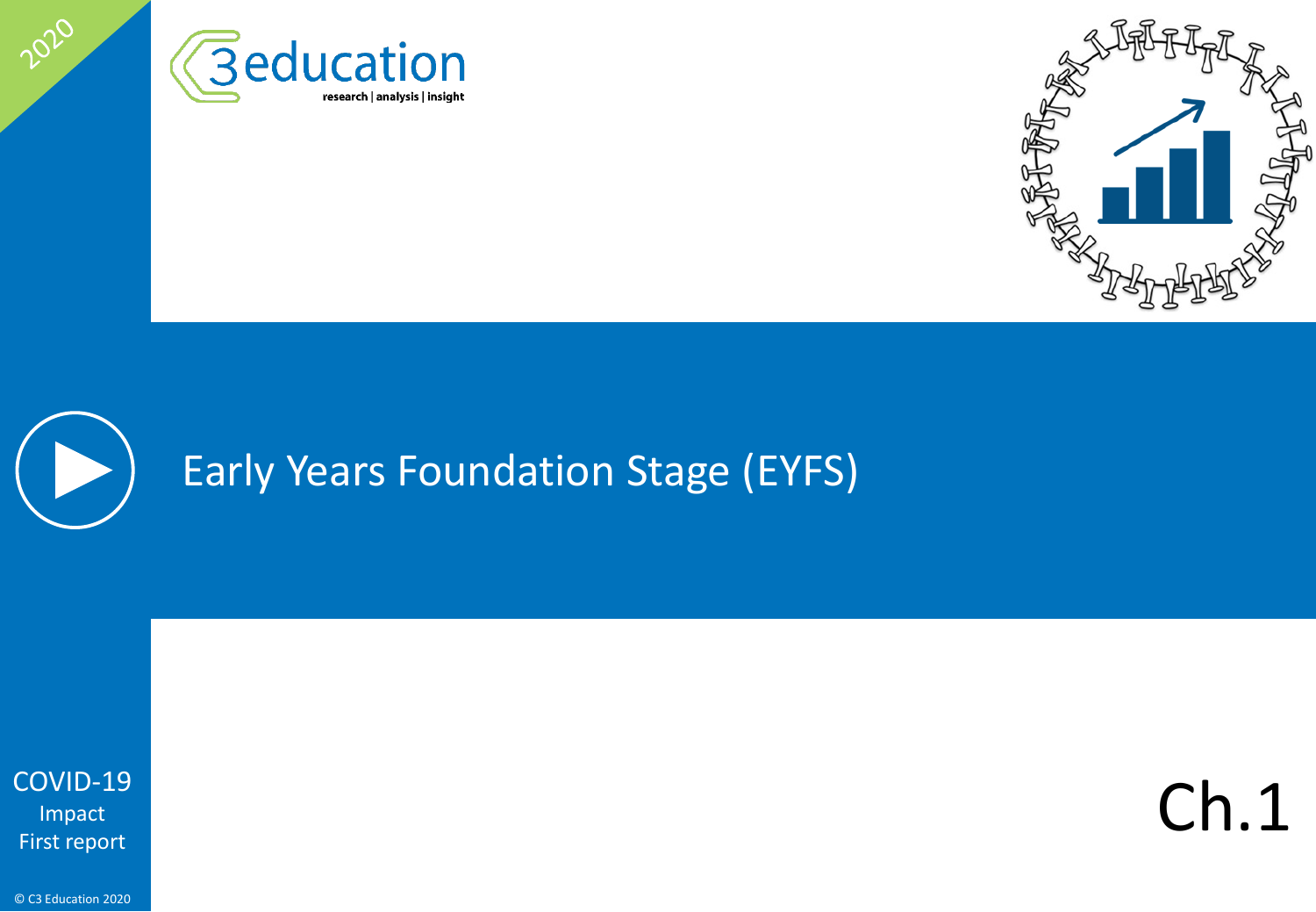





Currently experiencing impact due to direct impact or concern over coronavirus?

11%

Anticipating any future additional or new impact on teaching?



Expecting to reschedule statutory examinations?



In the event of a school closure, which methods are being actively considered and which is most likely to be the focus of your delivery?

General cloud-based learning platform  $\Box$  Collaboration tools  $\Box$  Video conferencing  $\Box$  Individual subject lesson delivery solutions  $\Box$  Videos (inc. TV/streaming services) □ Podcasts/blogs  $\Box$  Webinars **None of the above** 58% 26% 14% 20% 24% 16% 10% 28%

Consider Focus 45% 5% 0% 11% 6% 5% 0% 28%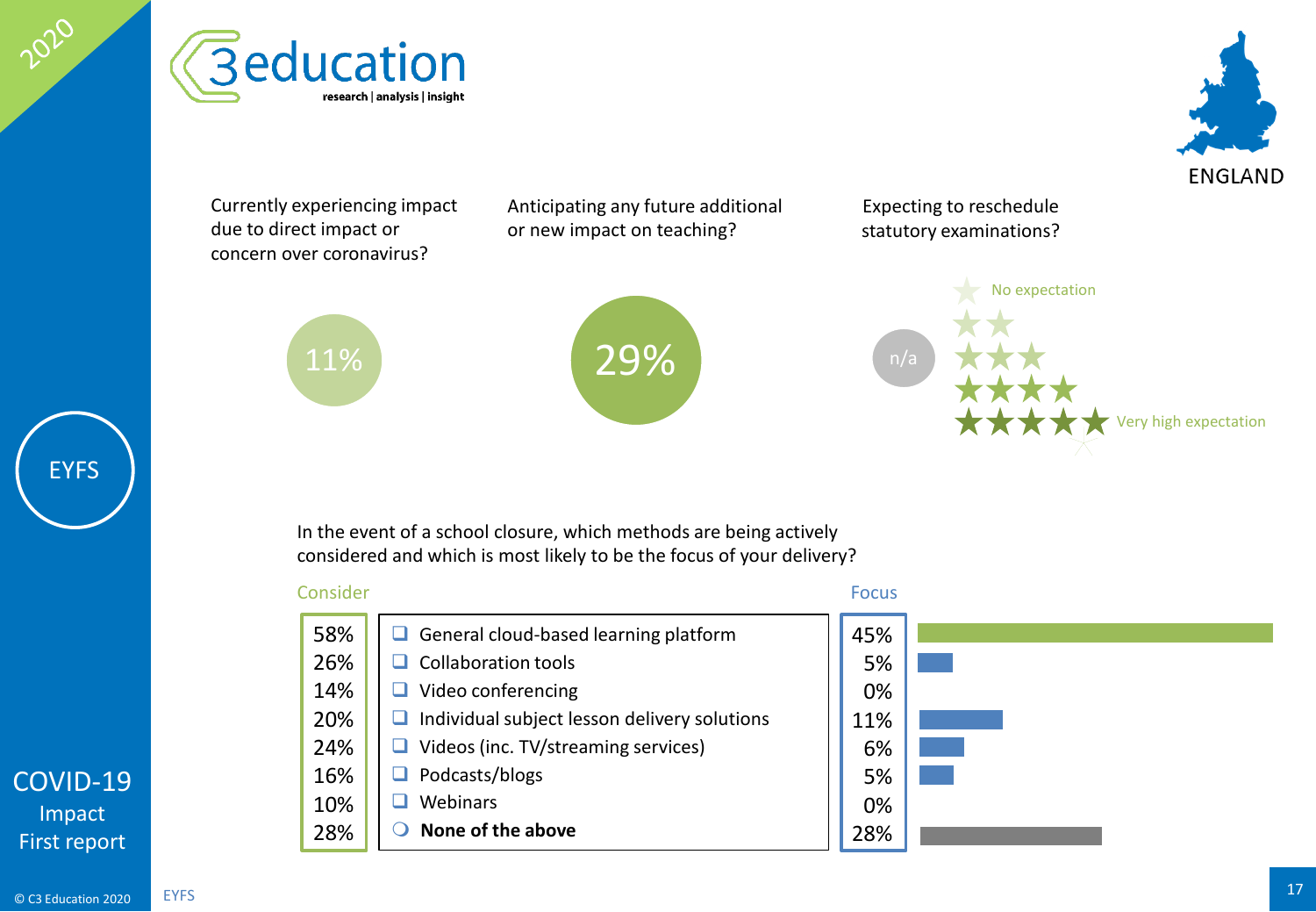<span id="page-17-0"></span>**Beducation** research | analysis | insight

Do you consider you have enough information and guidance to deliver teaching in the event of your school having to close?

| 12%        | 47%      | 41%                       |
|------------|----------|---------------------------|
| Definitely | Somewhat | Not really, or not at all |

Which of the following sources of information and guidance is most likely to be helpful?



Are you anticipating adjusting how much you spend on teaching and learning resources this year because of the coronavirus?



10% 32% 58%

EYFS

[COVID-19](#page-1-0) Impact





**EYFS** 

**ENGLAND**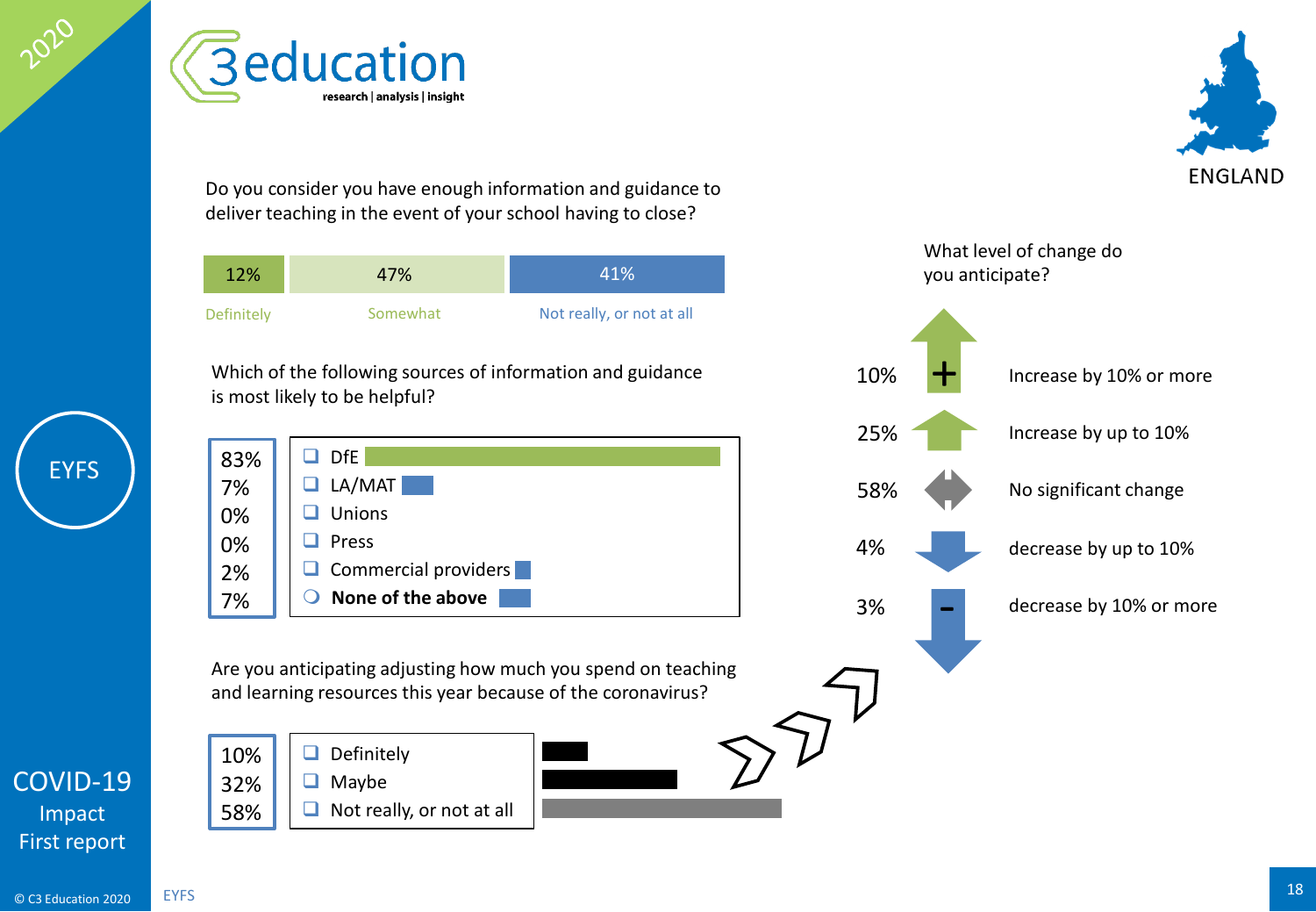





2020

Ch.2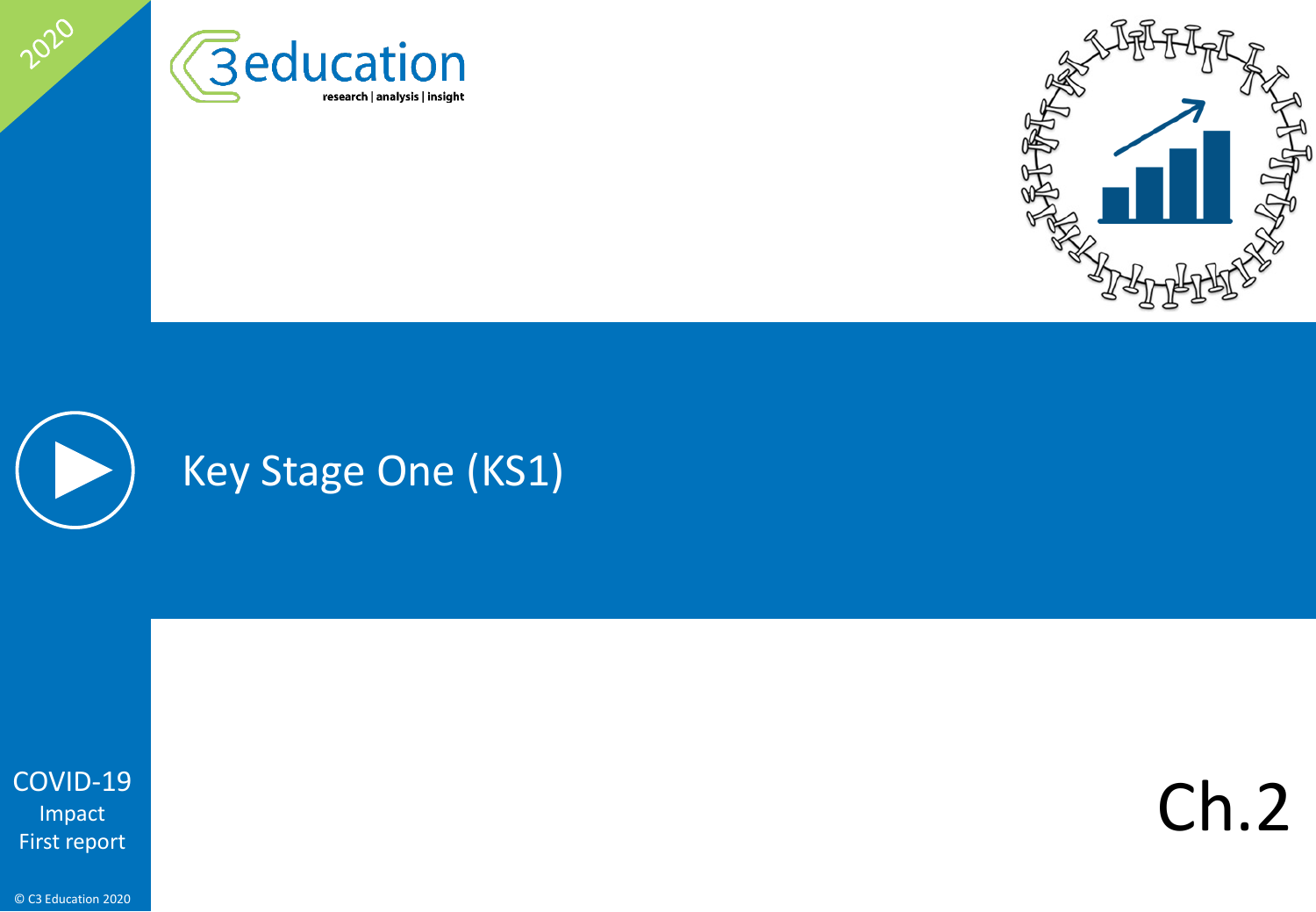





Currently experiencing impact due to direct impact or concern over coronavirus?

11%

Anticipating any future additional or new impact on teaching?



Expecting to reschedule KS1 examinations?



In the event of a school closure, which methods are being actively considered and which is most likely to be the focus of your delivery?

#### Consider Focus

#### General cloud-based learning platform  $\Box$  Collaboration tools  $\Box$  Video conferencing  $\Box$  Individual subject lesson delivery solutions  $\Box$  Videos (inc. TV/streaming services) Podcasts/blogs  $\Box$  Webinars **None of the above** 61% 30% 14% 20% 24% 17% 12% 14%

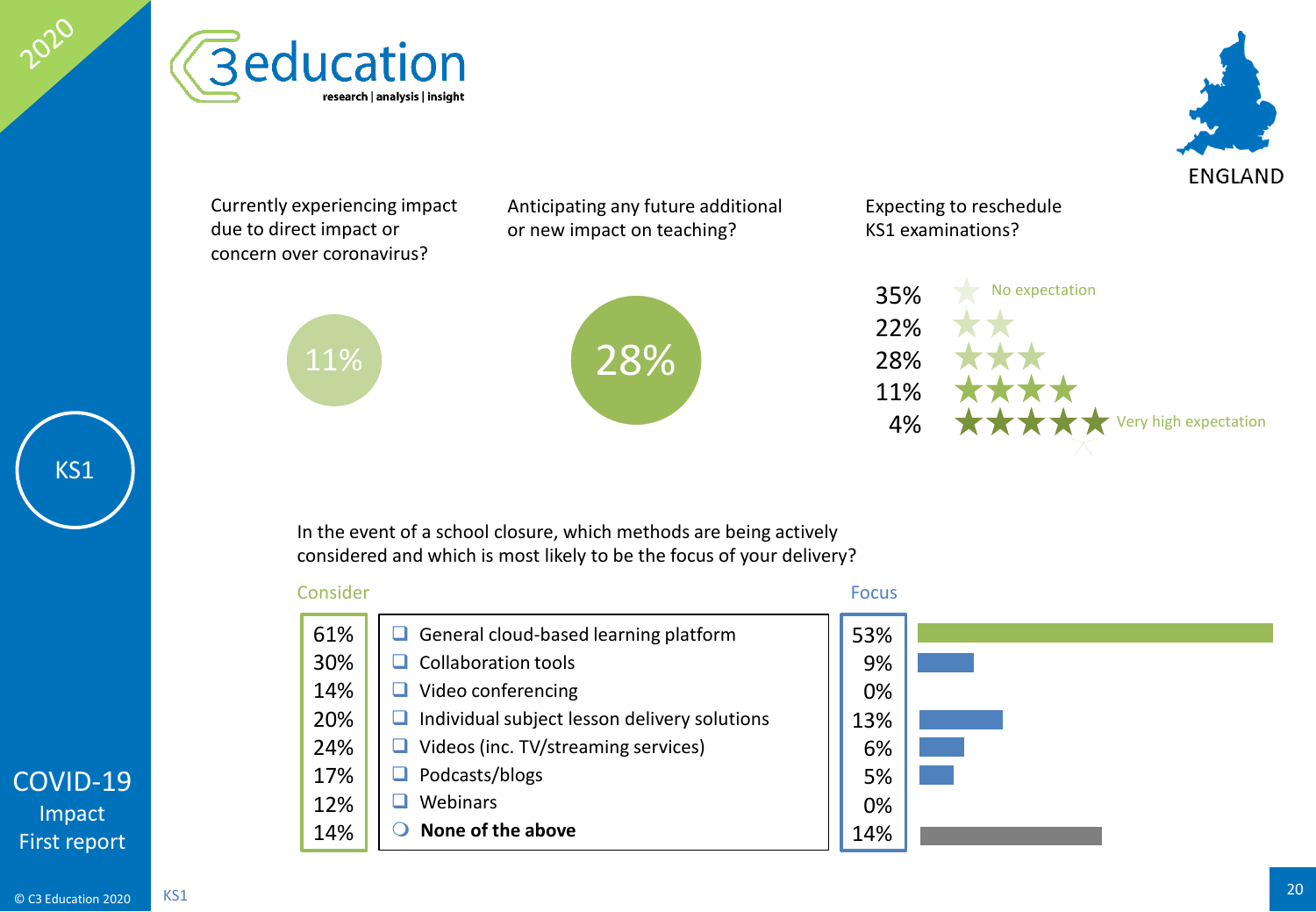KS1



Do you consider you have enough information and guidance to deliver teaching in the event of your school having to close?

| 12%                                 | 49%      | 39%                                       |  |
|-------------------------------------|----------|-------------------------------------------|--|
| Definitely                          | Somewhat | Not really, or not at all                 |  |
| $\cdots$ $\cdots$ $\cdots$ $\cdots$ | .        | $\sim$ $\sim$ $\sim$ $\sim$ $\sim$ $\sim$ |  |

Which of the following sources of information and guidance is most likely to be helpful?



Are you anticipating adjusting how much you spend on teaching and learning resources this year because of the coronavirus?





What level of change do



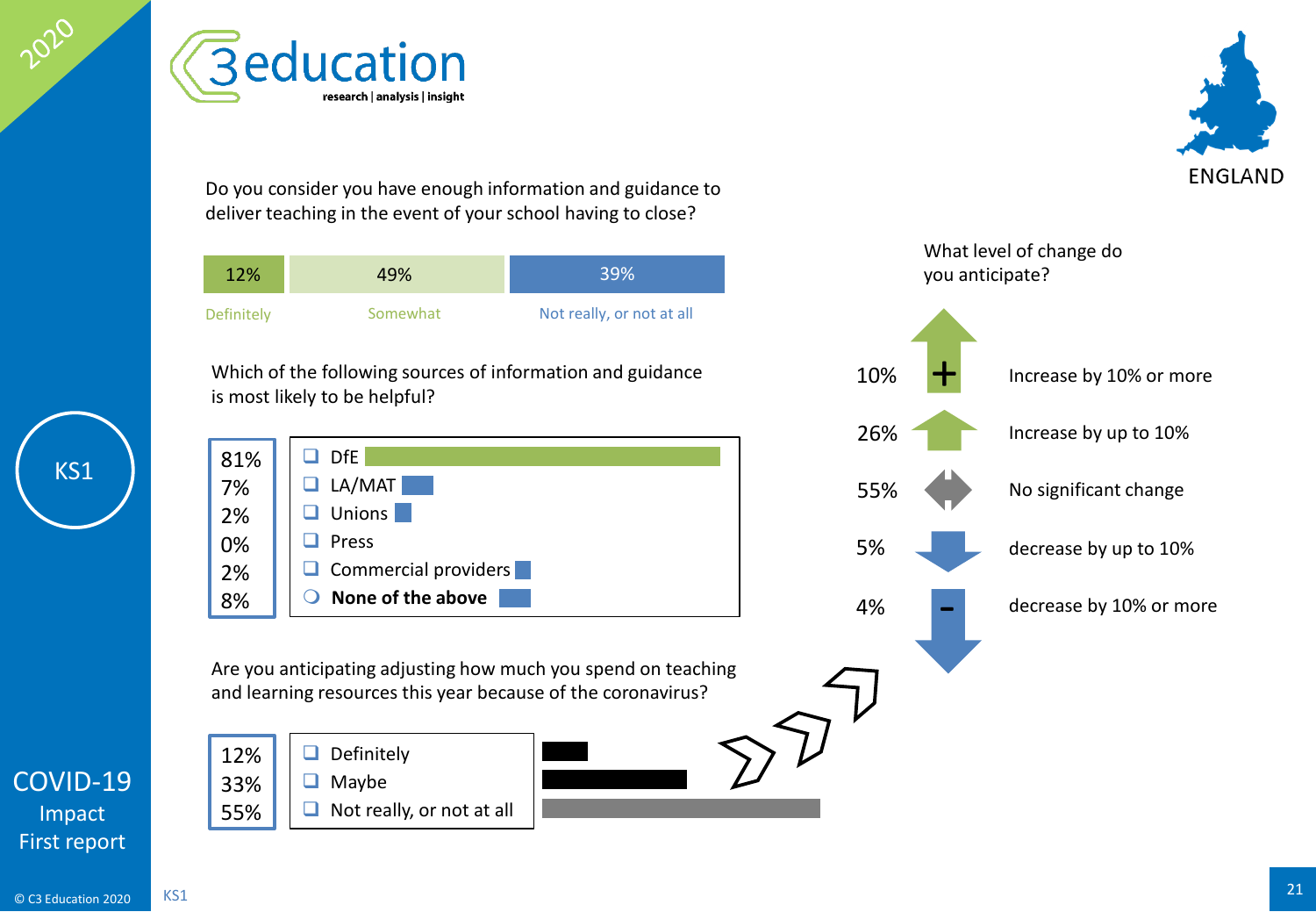





2020

Ch.3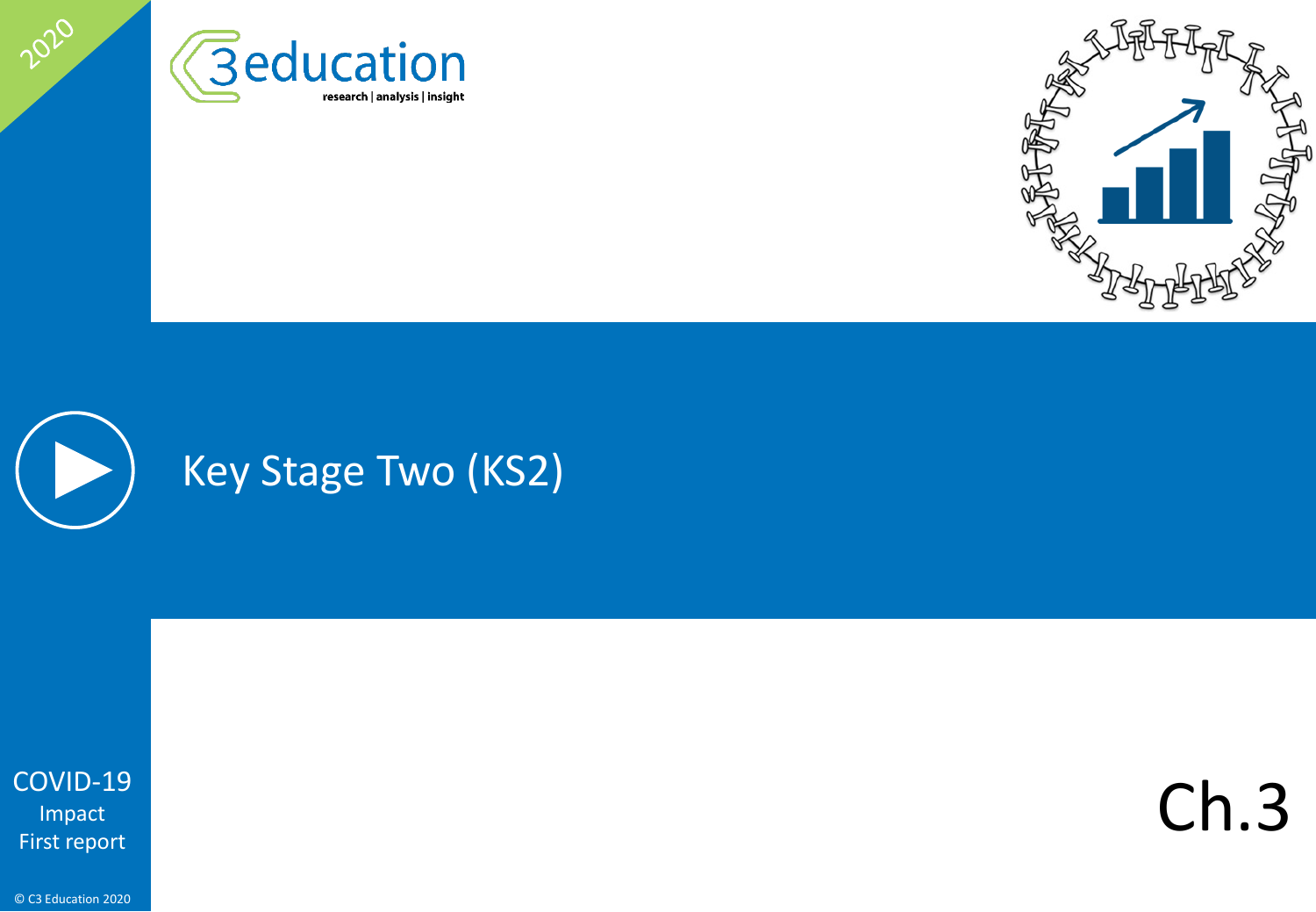





Currently experiencing impact due to direct impact or concern over coronavirus?

16%

Anticipating any future additional or new impact on teaching?



Expecting to reschedule KS2 examinations?



In the event of a school closure, which methods are being actively considered and which is most likely to be the focus of your delivery?

#### Consider Focus



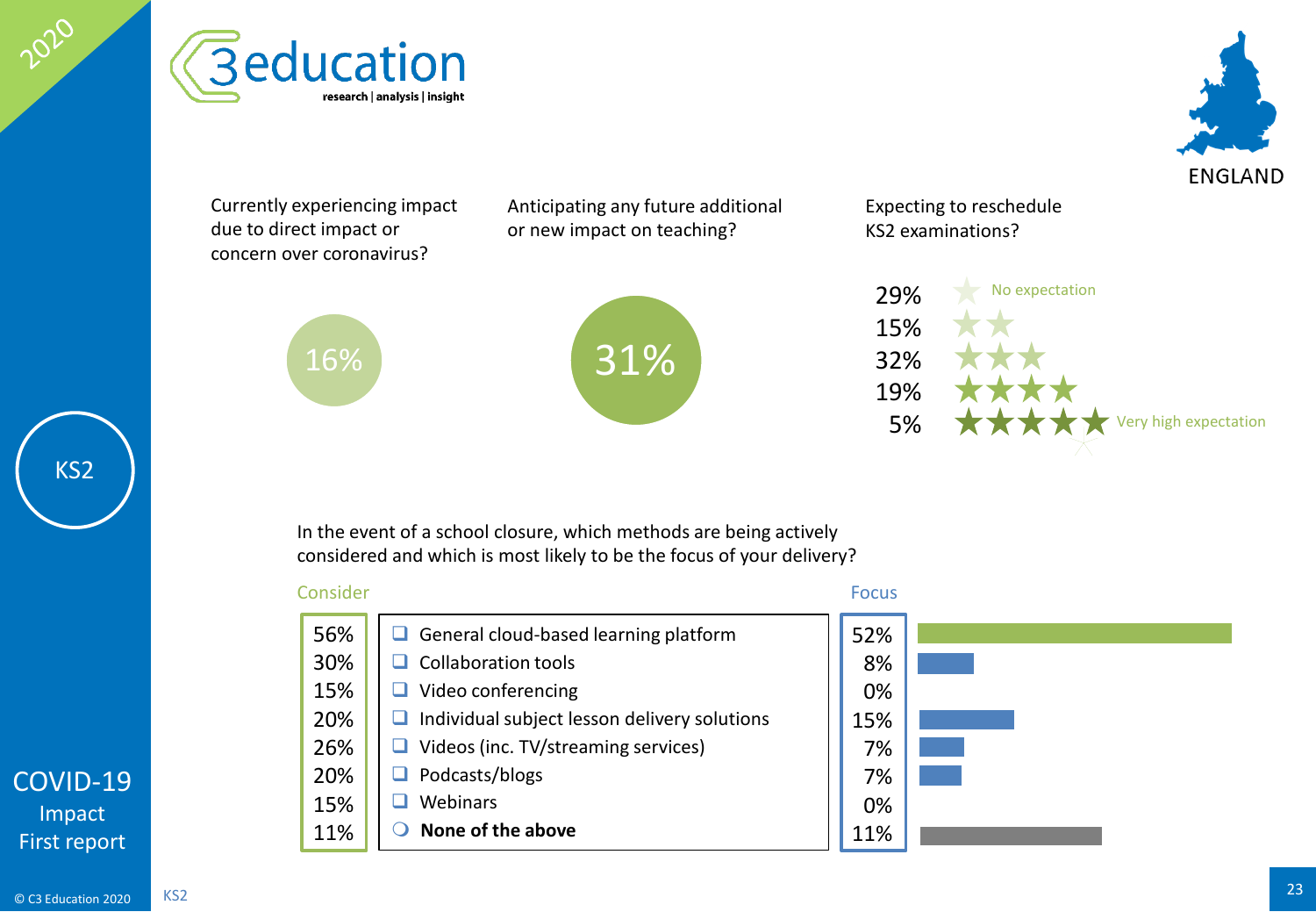

KS2

Are you anticipating adjusting how much you spend on teaching and learning resources this year because of the coronavirus?

- $\Box$  Definitely  $\Box$  Maybe 12% 27% 61%
	- $\Box$  Not really, or not at all

- $\Box$  DfE  $\Box$  LA/MAT **Unions**  $\Box$  Press  $\Box$  Commercial providers **None of the above** 80% 9% 2% 0% 2% 7%
- 
- Which of the following sources of information and guidance is most likely to be helpful?



**Beducation** 

research | analysis | insight



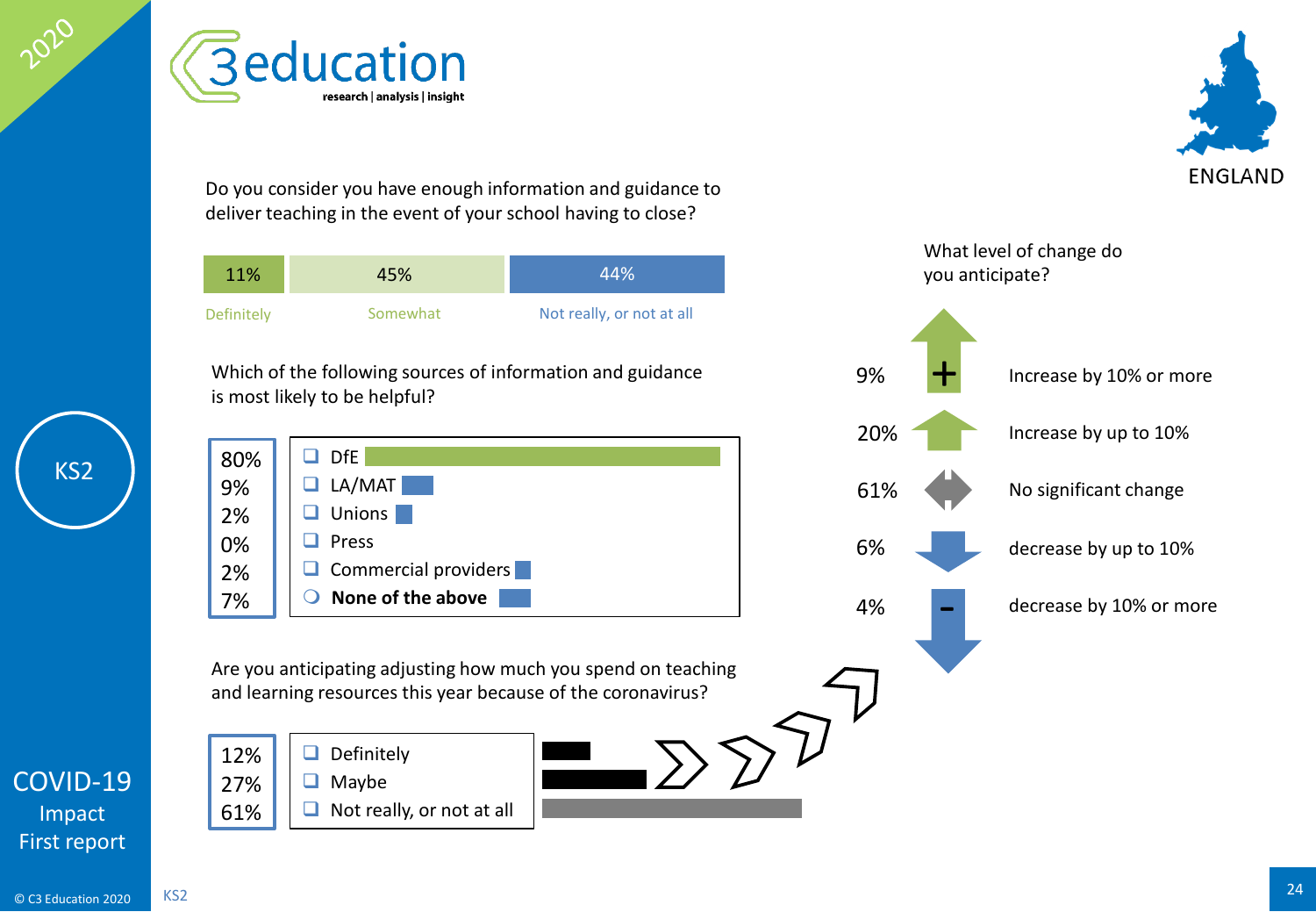





2020

Ch.4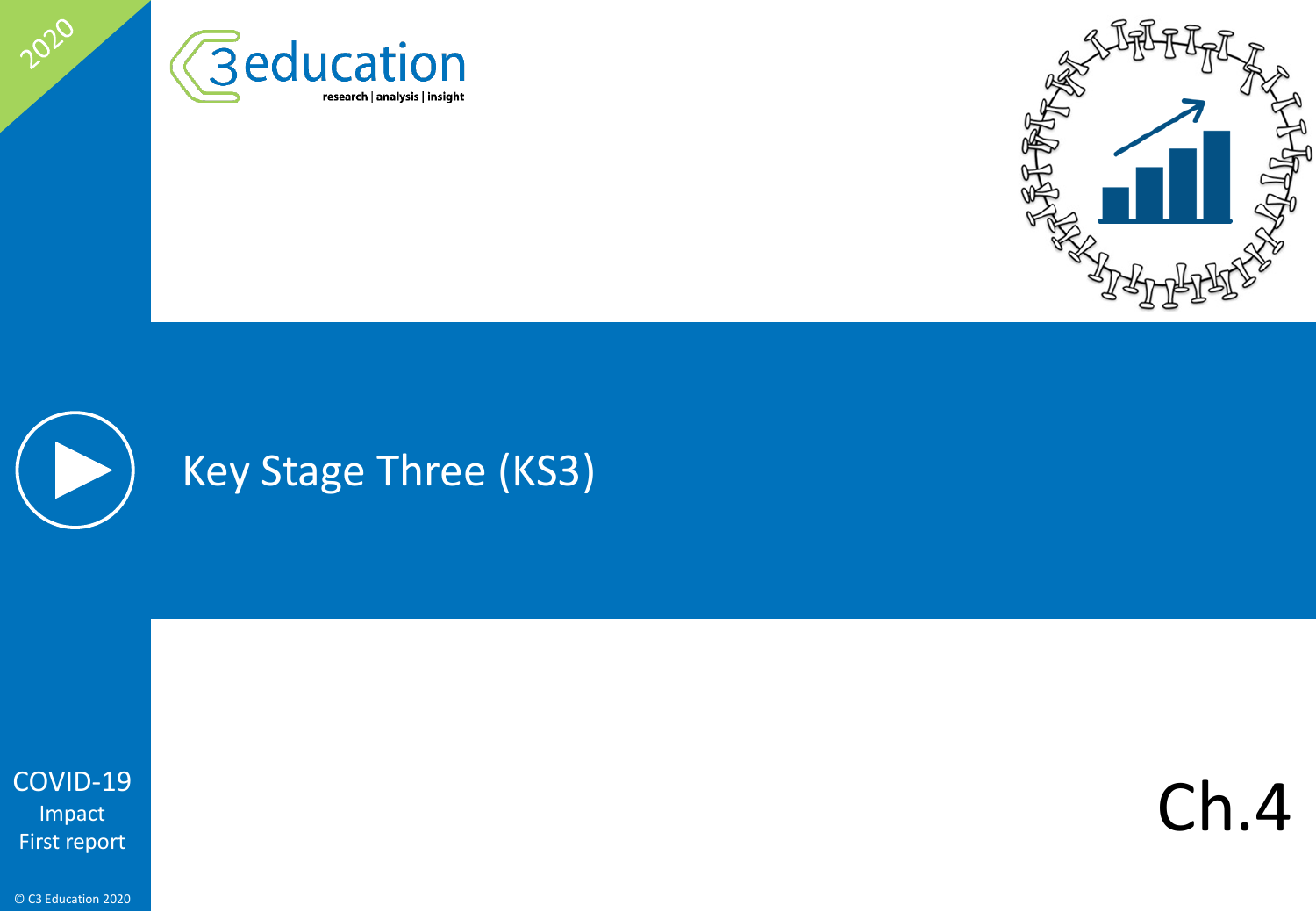<span id="page-25-0"></span>





Currently experiencing impact due to direct impact or concern over coronavirus?

10%

Anticipating any future additional or new impact on teaching?



Expecting to reschedule statutory examinations?



In the event of a school closure, which methods are being actively considered and which is most likely to be the focus of your delivery?

#### General cloud-based learning platform  $\Box$  Collaboration tools  $\Box$  Video conferencing  $\Box$  Individual subject lesson delivery solutions  $\Box$  Videos (inc. TV/streaming services) □ Podcasts/blogs  $\Box$  Webinars **None of the above** Consider Focus 69% 60% 21% 51% 20% 18% 21% 3% 49% 16% 0% 32% 0% 0% 0% 3%

## [COVID-19](#page-1-0) Impact First report

CC3 Education 2020 25 KS3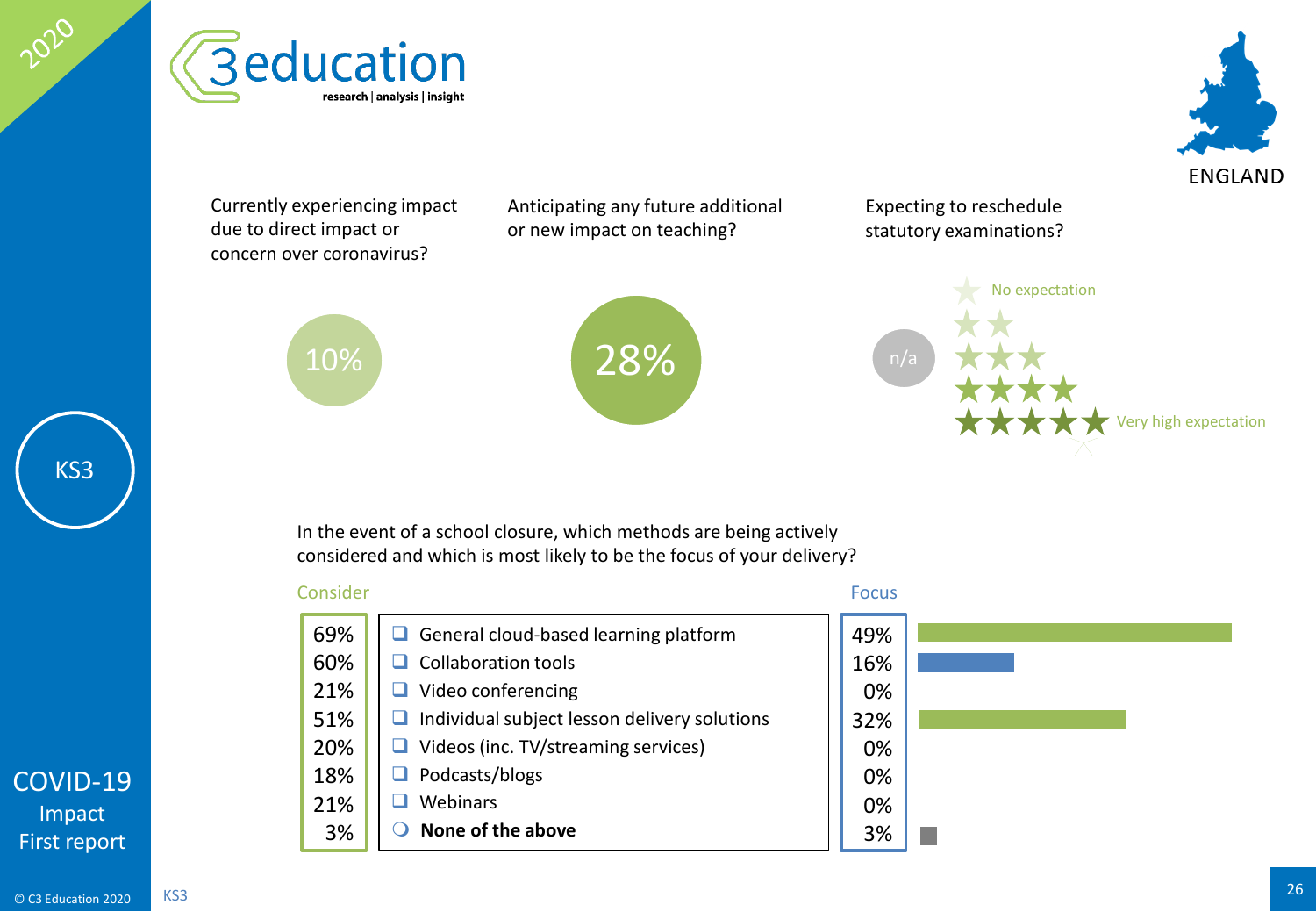**Beducation** Do you consider you have enough information and guidance to deliver teaching in the event of your school having to close? 14% 71% 15%Definitely **Somewhat** Not really, or not at all Which of the following sources of information and guidance is most likely to be helpful?

> $\Box$  DfE  $\Box$  LA/MAT **Unions**  $\Box$  Press  $\Box$  Commercial providers **None of the above** 71% 15% 0% 0% 14% 0%

research | analysis | insight

Are you anticipating adjusting how much you spend on teaching



KS3

and learning resources this year because of the coronavirus?  $\Box$  Definitely  $\Box$  Maybe  $\Box$  Not really, or not at all 3% 43% 54%



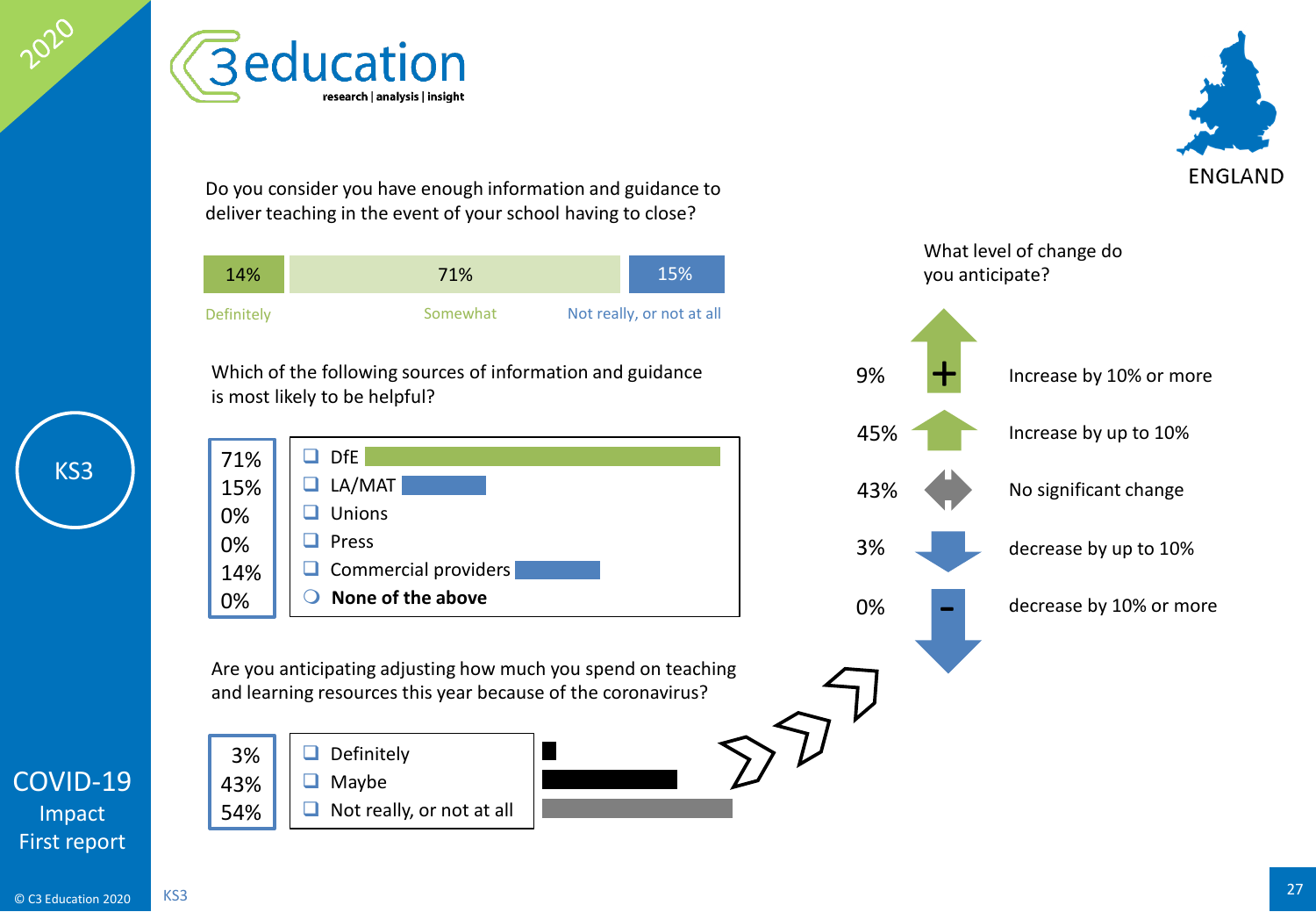





2020

Ch.5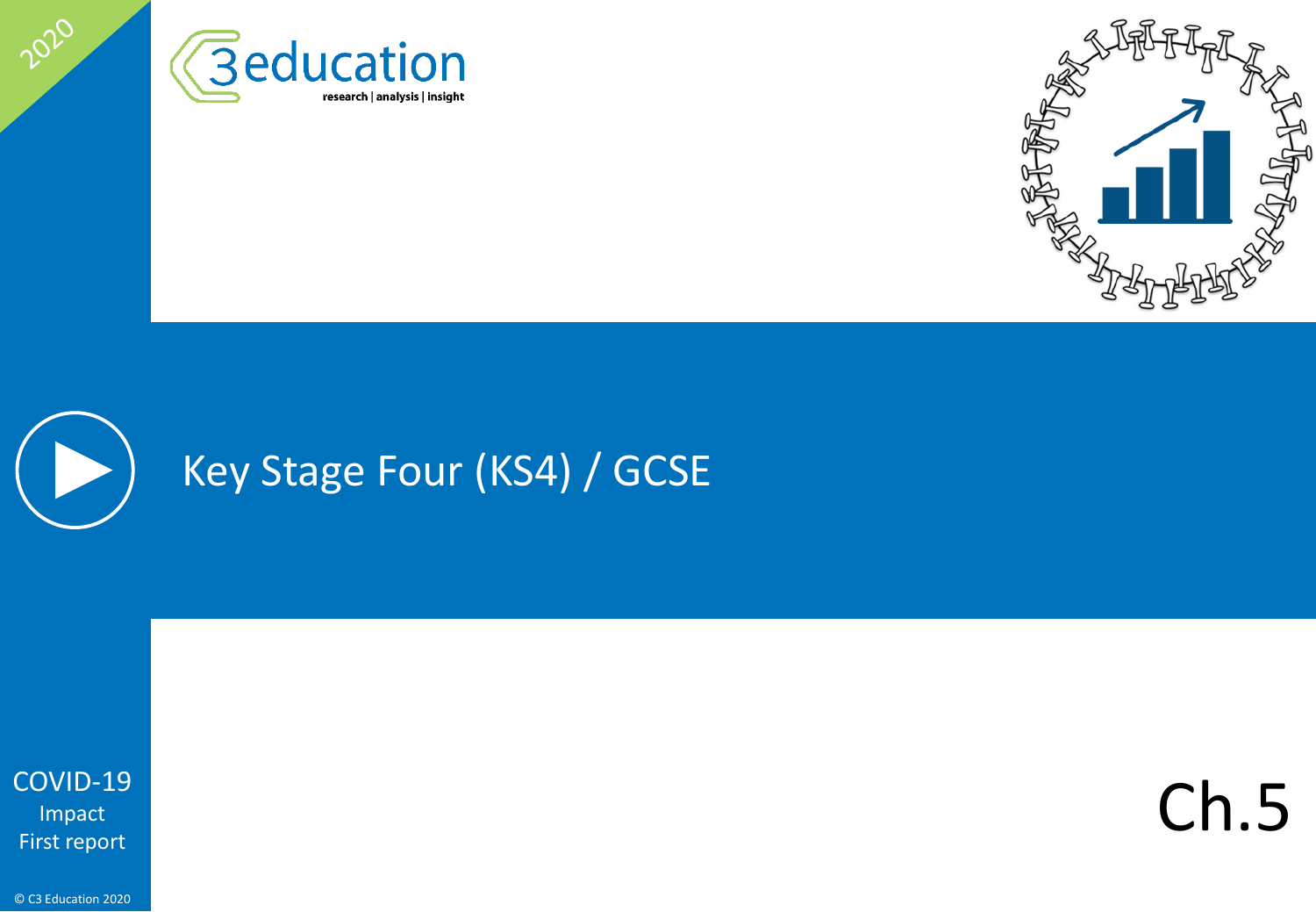





Currently experiencing impact due to direct impact or concern over coronavirus?

20%

Anticipating any future additional or new impact on teaching?



Expecting to reschedule GCSE examinations?



In the event of a school closure, which methods are being actively considered and which is most likely to be the focus of your delivery?

#### General cloud-based learning platform  $\Box$  Collaboration tools  $\Box$  Video conferencing  $\Box$  Individual subject lesson delivery solutions  $\Box$  Videos (inc. TV/streaming services) Podcasts/blogs  $\Box$  Webinars **None of the above** Consider Focus 84% 63% 32% 54% 21% 17% 20% 3% 50% 33% 0% 16% 1% 0% 0% 3%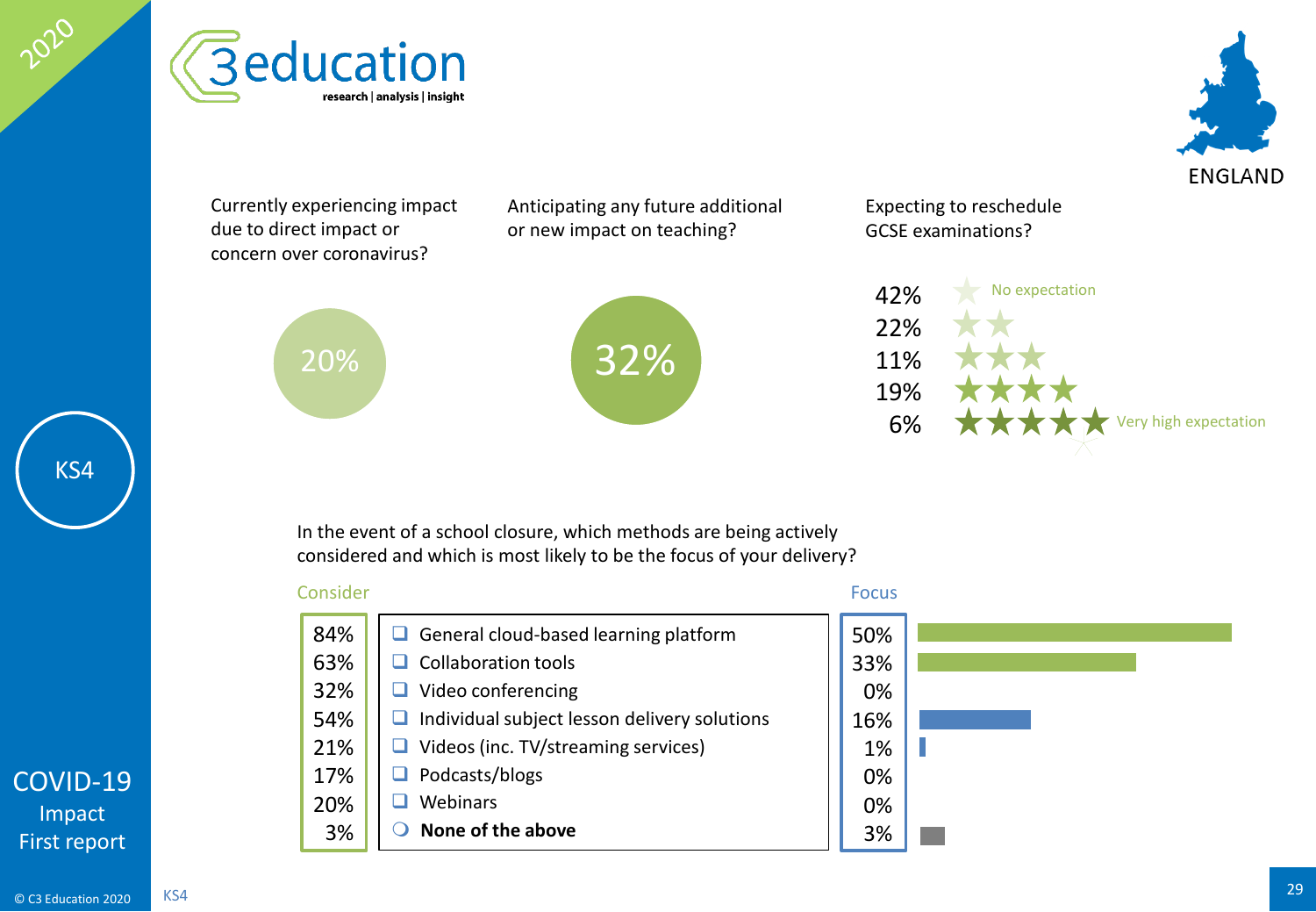Do you consider you have enough information and guidance to deliver teaching in the event of your school having to close?

| 14%        | 85%                                   | 10 <sub>o</sub> |
|------------|---------------------------------------|-----------------|
| Definitely | Not really, or not at all<br>Somewhat |                 |

Which of the following sources of information and guidance is most likely to be helpful?

 $\Box$  DfE  $\Box$  LA/MAT **Unions Press** Commercial providers **None of the above** 71% 21% 1% 0% 7% 0%

Are you anticipating adjusting how much you spend on teaching and learning resources this year because of the coronavirus?

 $\Box$  Definitely  $\Box$  Maybe  $\Box$  Not really, or not at all 7% 57% 36%



[COVID-19](#page-1-0) Impact First report

KS4





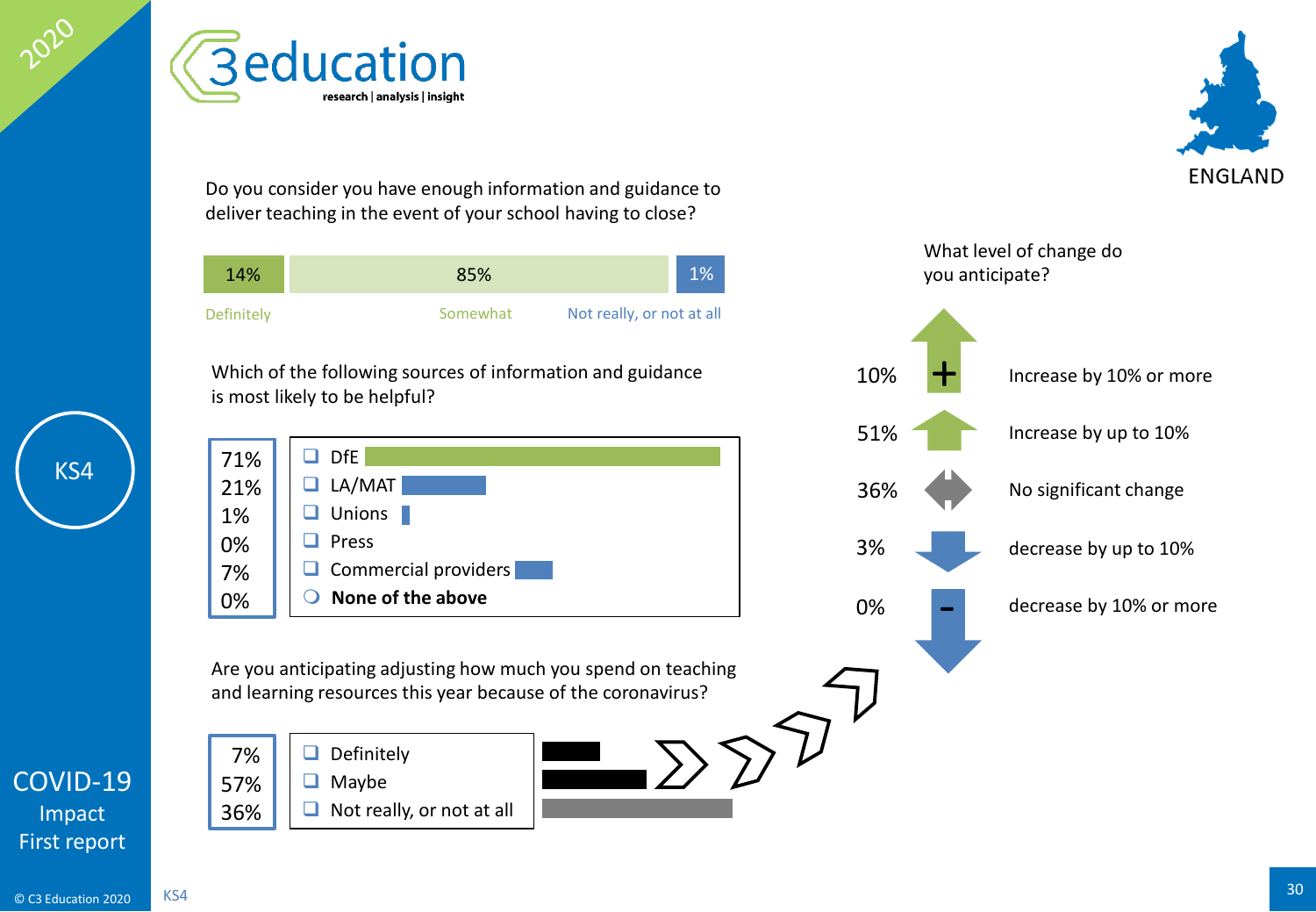





2020

Ch.5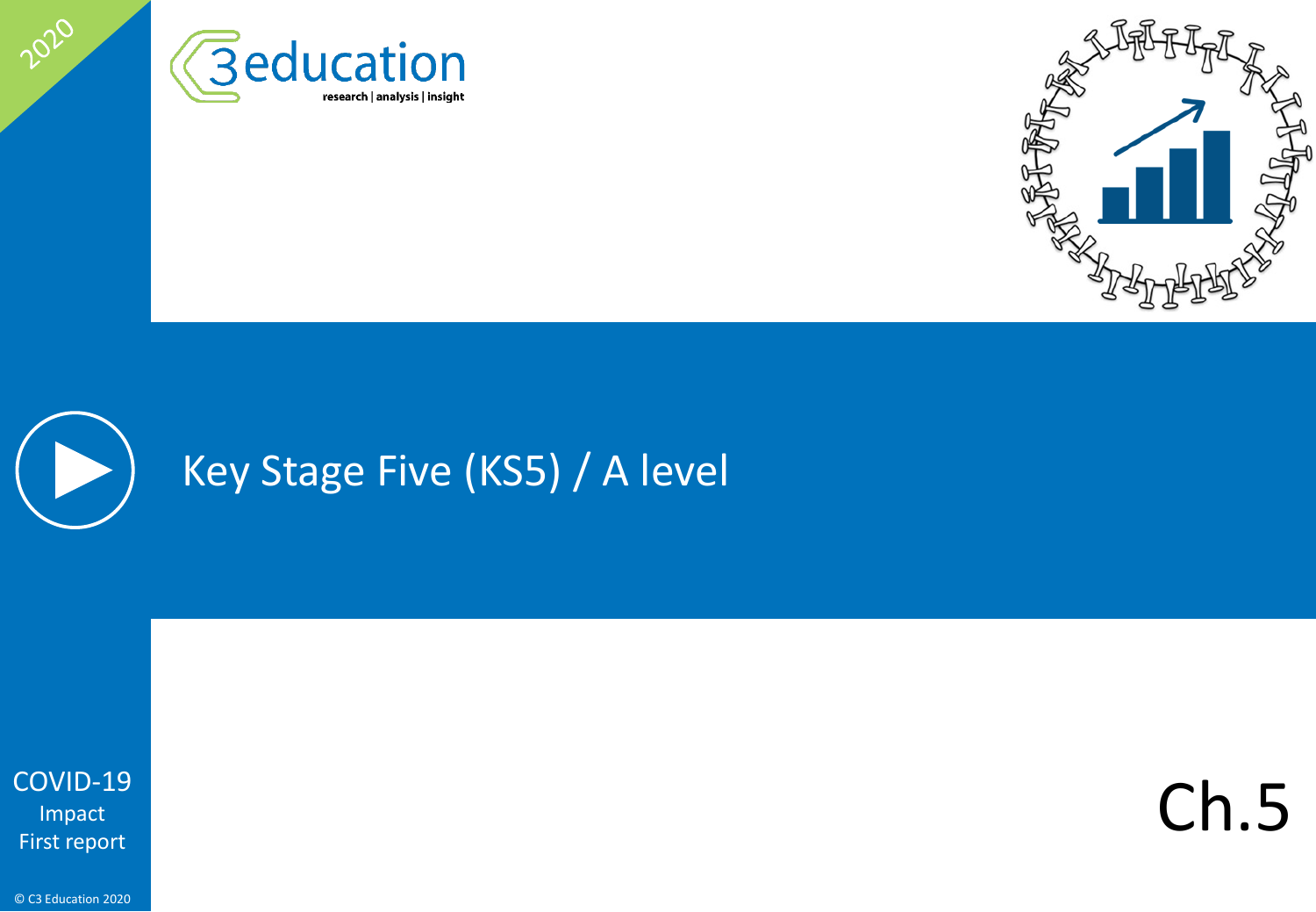





Currently experiencing impact due to direct impact or concern over coronavirus?

13%

Anticipating any future additional or new impact on teaching?



Expecting to reschedule A level examinations?



In the event of a school closure, which methods are being actively considered and which is most likely to be the focus of your delivery?

#### General cloud-based learning platform  $\Box$  Collaboration tools  $\Box$  Video conferencing  $\Box$  Individual subject lesson delivery solutions  $\Box$  Videos (inc. TV/streaming services) Podcasts/blogs  $\Box$  Webinars **None of the above** Consider Focus 75% 43% 32% 54% 21% 15% 13% 0% 53% 41% 4% 21% 0% 0% 0% 0%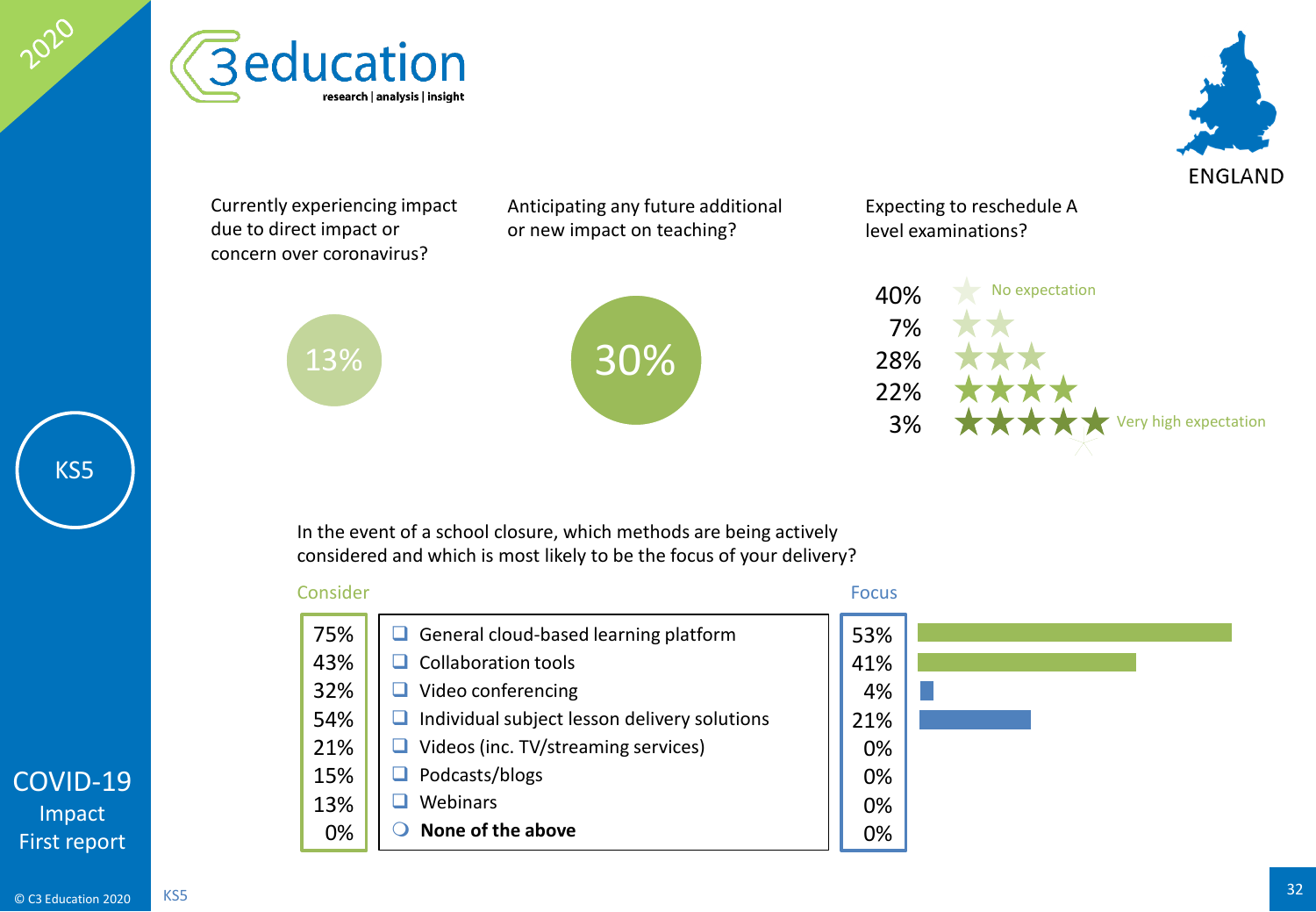Do you consider you have enough information and guidance to deliver teaching in the event of your school having to close?

| 17%        | 78%                                   | 5% |
|------------|---------------------------------------|----|
| Definitely | Not really, or not at all<br>Somewhat |    |

Which of the following sources of information and guidance is most likely to be helpful?

 $\Box$  DfE  $\Box$  LA/MAT **Unions Press** Commercial providers **None of the above** 68% 21% 0% 0% 11% 0%

Are you anticipating adjusting how much you spend on teaching and learning resources this year because of the coronavirus?

4% 57% 39%

 $\Box$  Definitely  $\Box$  Maybe

 $\Box$  Not really, or not at all

KS5



[COVID-19](#page-1-0) Impact First report

KS5





decrease by up to 10% -

+

12%

49%

39%

0%

0%

decrease by 10% or more





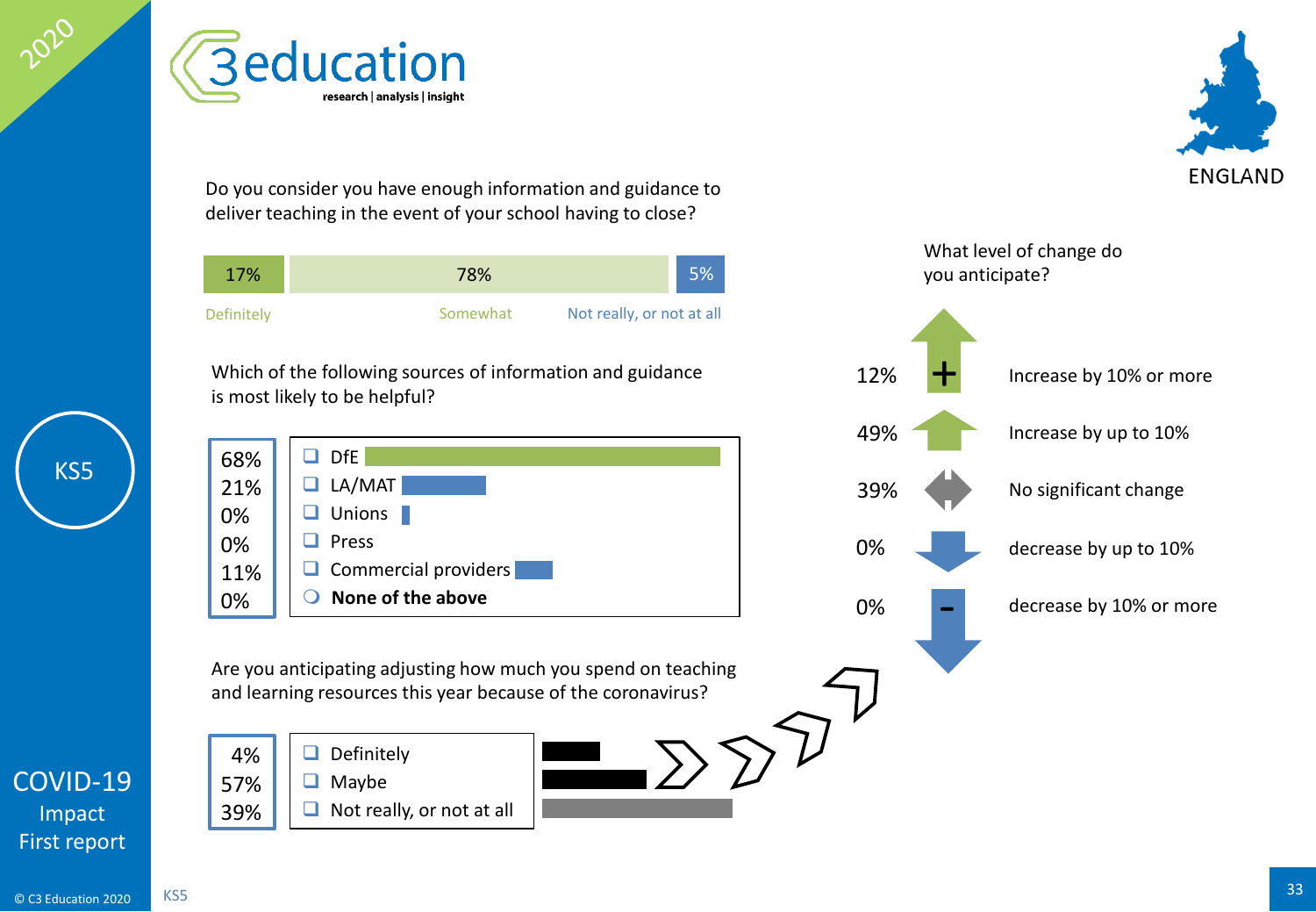



<span id="page-33-0"></span>2020

End